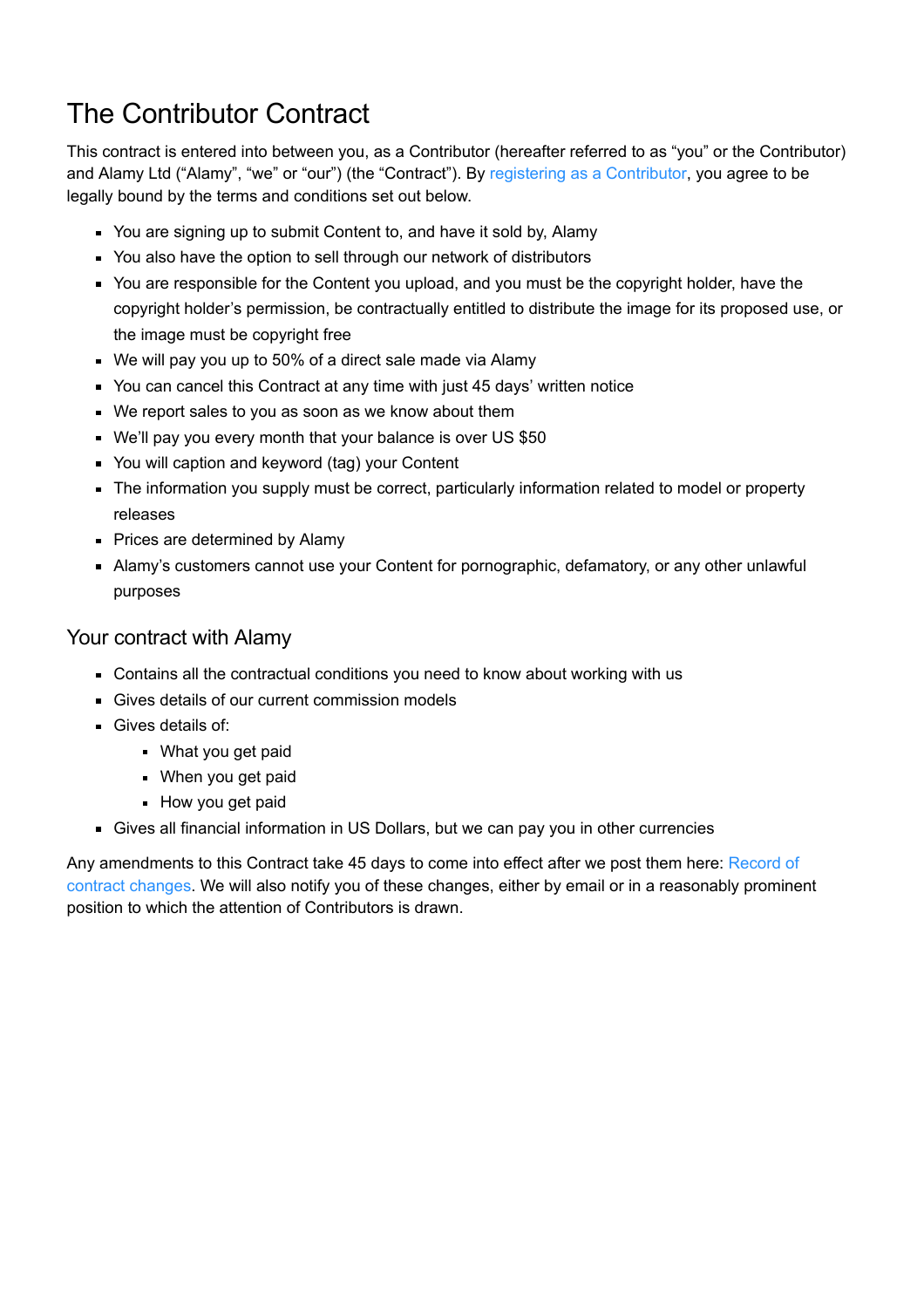## Alamy Commission Table

| <b>Alamy Commission</b><br>models, rates, fees and<br>payment                                    | <b>Current models</b> |          |                     |             |                     |             |  |
|--------------------------------------------------------------------------------------------------|-----------------------|----------|---------------------|-------------|---------------------|-------------|--|
|                                                                                                  | Alamy Platinum*       |          | <b>Alamy Gold</b>   |             | <b>Alamy Silver</b> |             |  |
|                                                                                                  | Alamy<br>Commission   | You earn | Alamy<br>Commission | You<br>earn | Alamy<br>Commission | You<br>earn |  |
| For Content sales via<br><b>Alamy Websites</b>                                                   | 50%                   | 50%      | 60%                 | 40%         | 80%                 | 20%         |  |
| For Content sales via our<br>Distributors after<br>deduction of Distributor<br>fee or commission | 60%                   | 40%      | 60%                 | 40%         | 80%                 | 20%         |  |
| For Novel Use Content<br>sales                                                                   | 60%                   | 40%      | 60%                 | 40%         | 80%                 | 20%         |  |
| For Content sales via an<br><b>Affiliate</b>                                                     | 57.5%                 | 42.5%    | 66%                 | 34%         | 83%                 | 17%         |  |

Payment frequency - We will pay you monthly, if your [Cleared Funds](#page-19-1) exceed US \$50

\*Applicable only to Content that is Exclusive to Alamy when qualifying criteria met.

For further details on commission models and qualifying criteria please see [clause 12](#page-10-0). Paying You & **Commission** 

For the discontinued Alamy Green, Red and Blue models please see the table at the bottom of the Contract.

# Terms and conditions of the contract

## 1. The Content

1.1. [Content](#page-19-2) means any digitised photograph, footage, illustration or other image of whatever nature which you submit to Alamy at any time during the term of this Contract.

1.2. The Content must comply with all Alamy's technical, quality, content and other criteria and requirements as set out on the Alamy Websites.

1.3. Acceptance of any Content by Alamy as well as the Content's availability on the Alamy Websites will be at Alamy's sole discretion. Alamy may at any time reject or delete Content in its absolute discretion.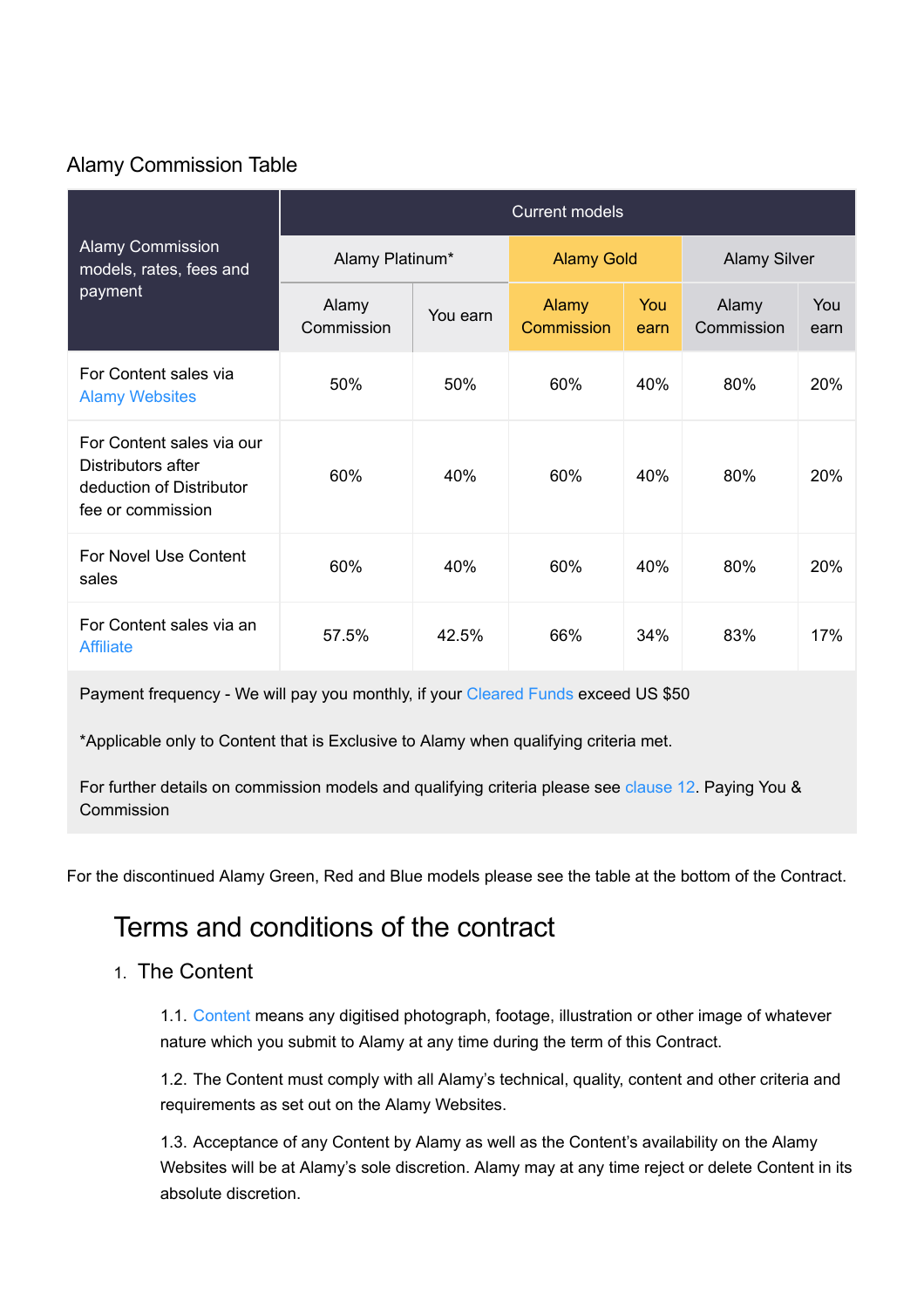1.4. Where you submit Content via hard drive, you will provide the hard drive to Alamy and Alamy will return the hard drive to you (each at your expense) after uploading the Content onto the System.

1.5. You acknowledge and agree that you are solely and exclusively responsible for all Content that you submit and for all data that you store on the System. You acknowledge and agree that Alamy does not and cannot review all Content uploaded and is not responsible for the Content.

## 2. Submission and deletion of Content

2.1. You must assign a Licence type to each item of Content you submit to the System and must ensure that you understand the implications of each type of Licence type you select.

2.2. You cannot submit identical or similar items of Content to Alamy as both [Royalty Free](#page-22-0) and [Rights Managed.](#page-21-0) The Licence type you select for an item of Content must be the same as the licence type for that Content and similar Content which you have made available on other agency websites.

2.3. You must keep the System up to date at all times by any method notified to you by Alamy, including by use of the Contributor section of the Alamy Websites and/or any spreadsheet provided to Alamy by you. You must notify Alamy prior to any sale of Content on exclusive terms not made via the System.

2.4. In addition to your rights to terminate the Contract, you may delete any item of Content after ninety (90) days' notice to Alamy. If you delete an item of Content due to any potential or actual legal claim you must notify Alamy immediately.

2.5. You will not to use the System for the purposes of uploading, posting, making available or in any other way processing Content or any information related to the Content: (i) in breach of any applicable law; (ii) in a way that may or may be deemed to constitute incitement to racial hatred, child pornography, slander, insult, instigation of rebellion, an unlawful description of violence, a violation of any intellectual property law or data protection laws; or (iii) in a way that may be conceived as threatening, insulting, racist, offensive, vulgar and/or indecent.

2.6. [Subject to the terms of this Contract, you may supply the Content to Alamy on a Non](#page-20-0)exclusive basis and may therefore sell your Content in any other way you wish.

2.7. Subject to the terms of this Contract, you may supply the Content to Alamy on an [Exclusive](#page-20-1) basis. You warrant and represent that Content marked by you as "Exclusive to Alamy" on the System will be Exclusive to Alamy.

2.8. You acknowledge and agree that Content that is: (i) an exact reproduction (in all or part) of a work of art; (ii) Content that is not protected by copyright; or (iii) Content that is in the public domain or for which copyright ownership is unknown, can never be Exclusive and must never be marked as "Exclusive to Alamy".

2.9. In the event of a breach by you of clause 2.8, Alamy may, in its sole discretion:

2.9.1. reclaim the percentage difference in commission paid in respect of such Content;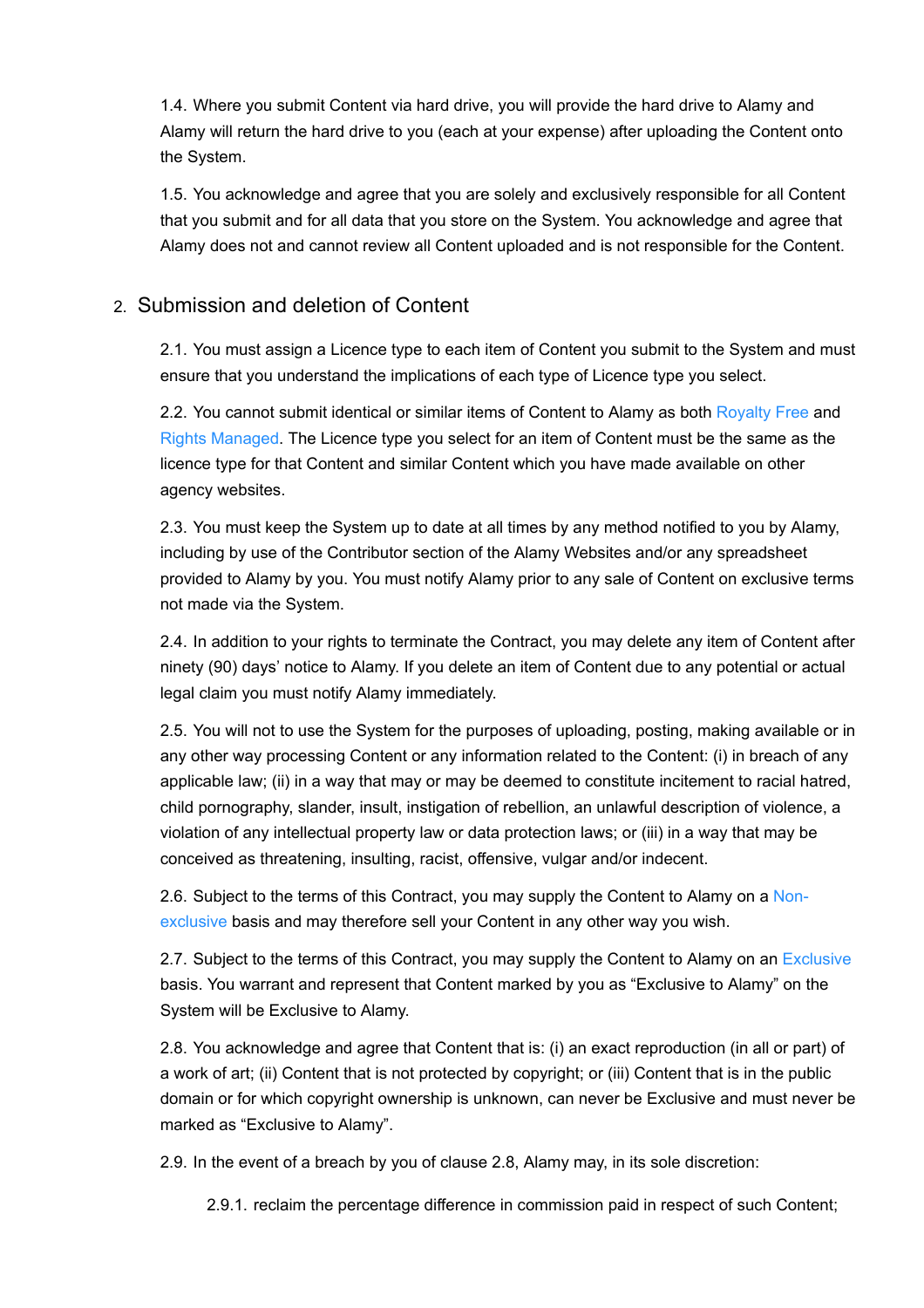2.9.2. restrict your ability to mark images as "Exclusive to Alamy"; and/or

2.9.3. terminate the Contract immediately.

2.10. By marking Content as Exclusive, you grant Alamy the right to chase third party infringements of the Content without Alamy having to consult you. Where pursuing such infringements if it is found that the Content has been licensed through another licensing platform, Alamy has the right to recoup any fees incurred in the pursuit of any action taken.

## 3. Effects of deletion

3.1. If an item of Content is deleted, whether by you or by Alamy, any Licences granted prior to the date of deletion will remain in full force and effect. Alamy may continue to grant Licences for:

3.1.1. Content relating to a specific use that has been downloaded by a Customer or potential Customer for such specific use prior to the date of deletion, provided always that Alamy will only be permitted to grant Licences in accordance with this clause 3.1.1 for a period of two (2) years following the date of deletion;

3.1.2. Content relating to a specific use in respect of which Alamy had entered into negotiations with a Customer or a potential Customer or Distributor prior to the date of deletion, provided always that Alamy will only be permitted to grant Licences in accordance with this clause 3.1.2 for a period of two (2) years following the date of deletion; or

3.1.3. Content that is being re-used in accordance with clause 6.5.

3.2. You undertake for yourself and on behalf of the Copyright Owner, that at any time during the term of this Contract or following termination of the same, neither you nor the Copyright Owner will enter into any licence or disposal which conflicts with any Licence granted by Alamy pursuant to this Contract.

3.3. Where an item of Content is deleted whether by you or by Alamy, you will continue to indemnify Alamy as outlined in clause 5 after the date of deletion for any claims, damages, liabilities, losses, costs or expenses related to the Content.

## 4. Contributor warranties, representations & obligations

#### 4.1. You warrant and represent that:

4.1.1. your Registration is full and accurate and includes your full legal name, address and payment details and that you will keep such information up to date at all times. You will provide and maintain a valid and accessible email address supplied to Alamy at Registration or at a later date via your Account, which we may use to contact you for important account specific information such as contractual notifications, operational updates and service emails.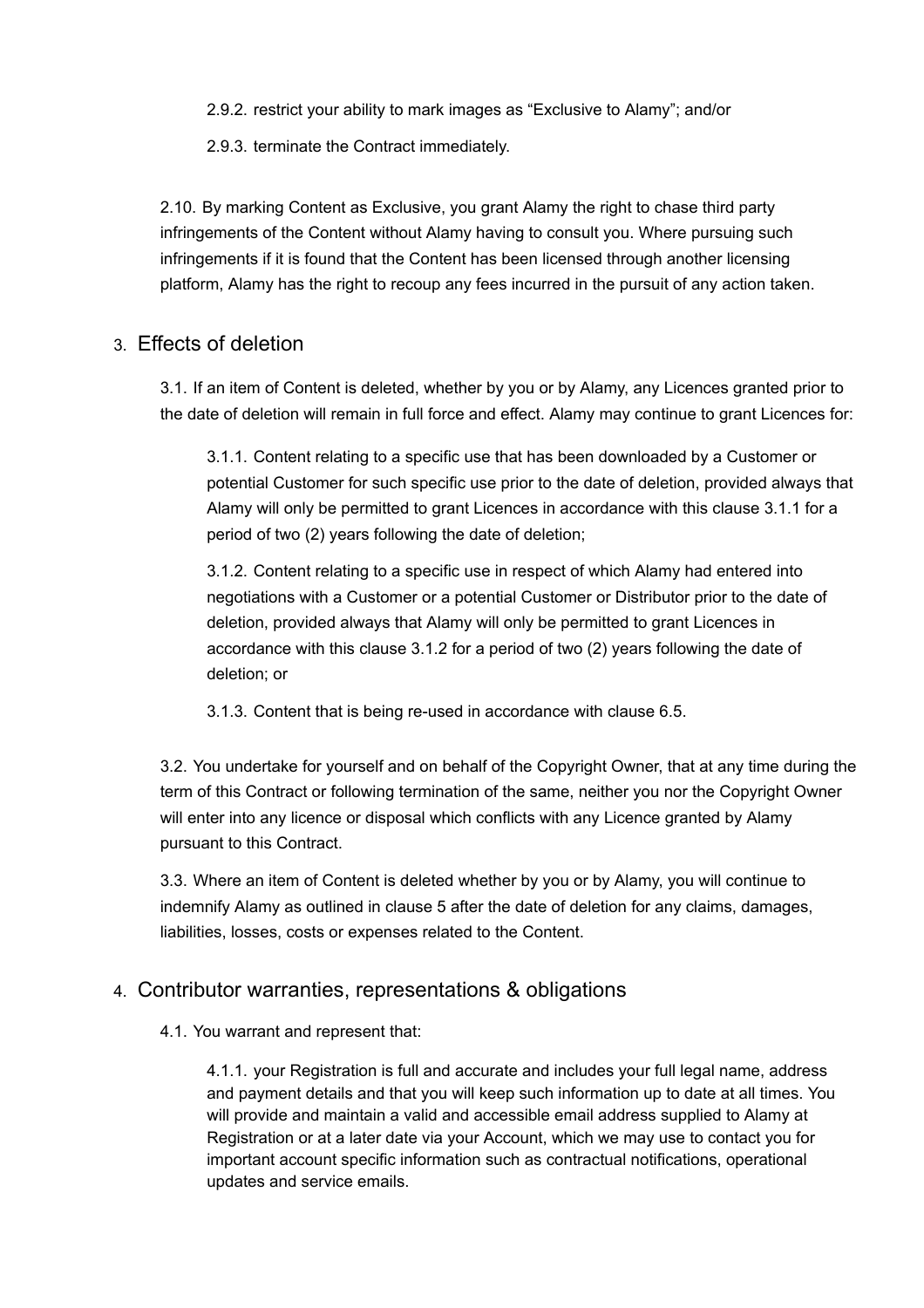4.1.2. either: (i) you are the [Copyright Owner](#page-20-2) of the Content; (ii) you have authority from the Copyright Owner to make the Content available in accordance with this Contract; (iii) you have been supplied the Content to make available for the uses for which you have indicated on the System; or (iv) the Content is entirely free from copyright and no such attribution is required.

4.1.3. the Content does not infringe upon any third party copyright and that the Copyright Owner is the sole owner of the copyright in the Content, which is free from any third party rights of the entire copyright;

4.1.4. you hold the rights to grant reproduction rights in the Content for use: (i) in digital media, print, motion picture, television, video, cable, computer, radio, cartoon or merchandising; (ii) on physical articles and items including without limitation on prints and posters; (iii) on electronic equipment, mobile phones and mobile devices, CD-ROM, DVD, digital optical disk data storage and other media or via the Internet; and (iv) in any catalogue, Internet sites or marketing in any form;

4.1.5. except for any rights that have previously been licensed or granted in relation to the Content, there is not and will not be during the term of this Contract, be any limitation or restriction on Alamy's ability to license the Content;

4.1.6. any use or exploitation of the Content by Alamy, a Customer or a Distributor will not be, or be deemed to be indecent, obscene, defamatory, insulting, racist, offensive, indecent, vulgar or violate publicity rights anywhere in the world.

4.1.7. where you have indicated that a [Model Release](#page-20-3) is available: (i) the Release is legally binding; (ii) your representation that a Release is available is true and accurate; (iii) (except as otherwise notified to Alamy via the System) the Release allows the Content to be used for all uses anywhere in the world without restriction including without limitation uses in relation to sensitive issues; (iv) you hold all permissions needed for the exploitation by third parties of the Content, including, without limitation, from subjects, depicted in the Content and/or original clients for whom the Content may have been created. and (v) any use or exploitation of the Content by Alamy, a Customer or a Distributor will not violate the rights of any model depicted in the Content, including without limit, any privacy or publicity rights anywhere in the world.

4.1.8. where you have indicated that a [Property Release](#page-21-1) is available: (i) the Release is legally binding; (ii) your representation that a Release is available is true and accurate; (iii) (except as otherwise notified to Alamy via the System) the Release allows the Content to be used for all uses anywhere in the world without restriction including without limitation uses in relation to sensitive issues; (iv) you hold all permissions needed for the exploitation by third parties of the Content, including, without limitation, from owners of products or property depicted in the Content and/or original clients for whom the Content may have been created. and (v) any use or exploitation of the Content by Alamy, a Customer or a Distributor will not violate the rights of any third party, including without limit, any intellectual property rights anywhere in the world;

4.1.9. where you have indicated that a [Release](#page-21-2) is available, you must immediately make the Release available to Alamy if so requested;

4.1.10. you have detailed in full in the relevant fields of the System any and all restrictions that you wish to apply to each item Content, such restrictions to include all rights that have previously been licensed or granted in respect of the Content. You acknowledge and agree that Alamy may set additional restrictions in relation to the Content.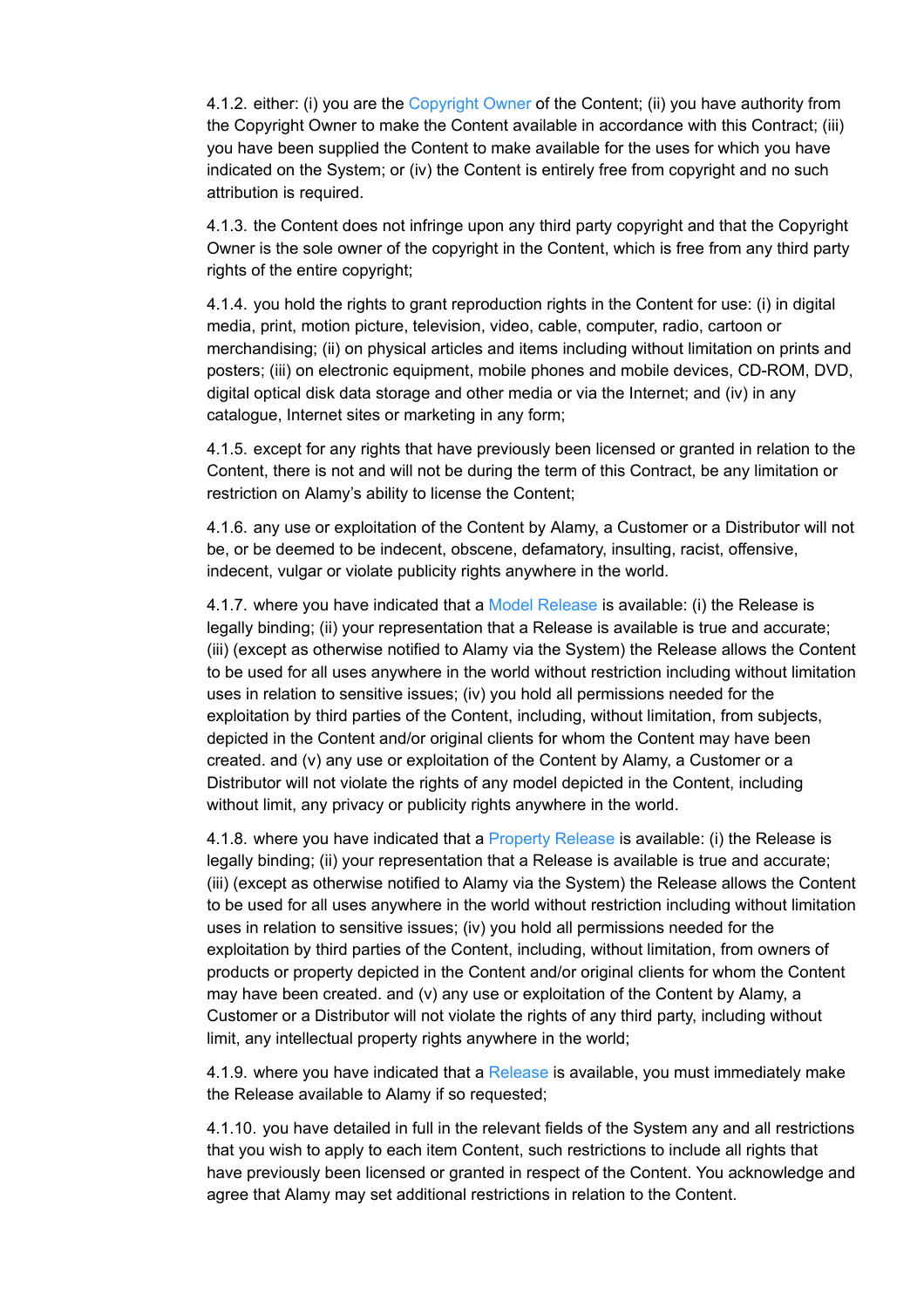4.1.11. the author of the Content has waived all moral rights in respect of the Content;

4.1.12. there are not and will not be any claims by any other party in connection with the use, reproduction or exploitation of the Content;

4.1.13. where your Content is included in search engine listing and promotion pursuant to clause 15.1, no claim will be made by you for breach of copyright in respect of the Content displayed;

4.1.14. the Content was not taken in any place where photography for commercial gain is forbidden, e.g. some museums, art galleries and other public or private buildings or areas; and

4.1.15. the Content complies with the privacy and property laws of the country in which it was taken, e.g. in certain countries before taking a photo of someone you are required by law to ask the subject's permission.

4.2. You will ensure that all information provided by you for display alongside the Content, including any Metadata, agency names and any other descriptions: (i) only includes information pertaining to the Content itself; and (ii) does not include contact details, web addresses, URLs, copyright and rights management information, or any personal details from which a living person can be identified, except in cases of journalistic or news reporting or where the consent of any person depicted in the Content has been obtained or where another legitimate reason exists.

4.3. You grant to each Customer the right to alter the Content including any cropping, manipulation, combining and creation of derivative Content, provided always that such alteration is not indecent, obscene, pornographic, defamatory or otherwise unlawful.

4.4. You will ensure that all Metadata including, without limitation, any and all other information pertaining to the Content: (i) is and will remain accurate and factually correct; (ii) does not infringe the copyright or any other third party right; and (iii) is not indecent, obscene, pornographic defamatory or otherwise unlawful.

4.5. Where the Content has been licensed to a Customer in accordance with this Contract, you will not contact that Customer for any reason pertaining to the sale or the use of the Content.

4.6. In the event you become aware of any alleged copyright infringements in respect of the Content, you will: (i) contact Alamy first to check whether a permitted download or licence has been made; and (ii) will not contact the user of the Content unless and until Alamy advises you that it will not be pursuing the alleged infringement in accordance with clause 16.

#### 5. Indemnities

5.1. You will indemnify, defend (at the request of Alamy) and hold Alamy and its affiliates, Customers, Distributors, sub-licensees and assigns (the "Indemnified Parties") harmless against any and all claims, damages, liabilities, losses, costs and expenses (including reasonable legal expenses) which any of the Indemnified Parties incur arising from or in in relation to: (i) any claim that the Content infringes any third party's rights including but not limited to any third party trademark, copyright, moral rights or other intellectual property rights, or any right of privacy or publicity; (ii) any use, exploitation or distribution of the Content by the Indemnified Parties; (iii) any claim against Alamy as a result of Alamy or its representatives pursuing an actual or suspected infringement of any Content; and (iv) any breach of any your representations,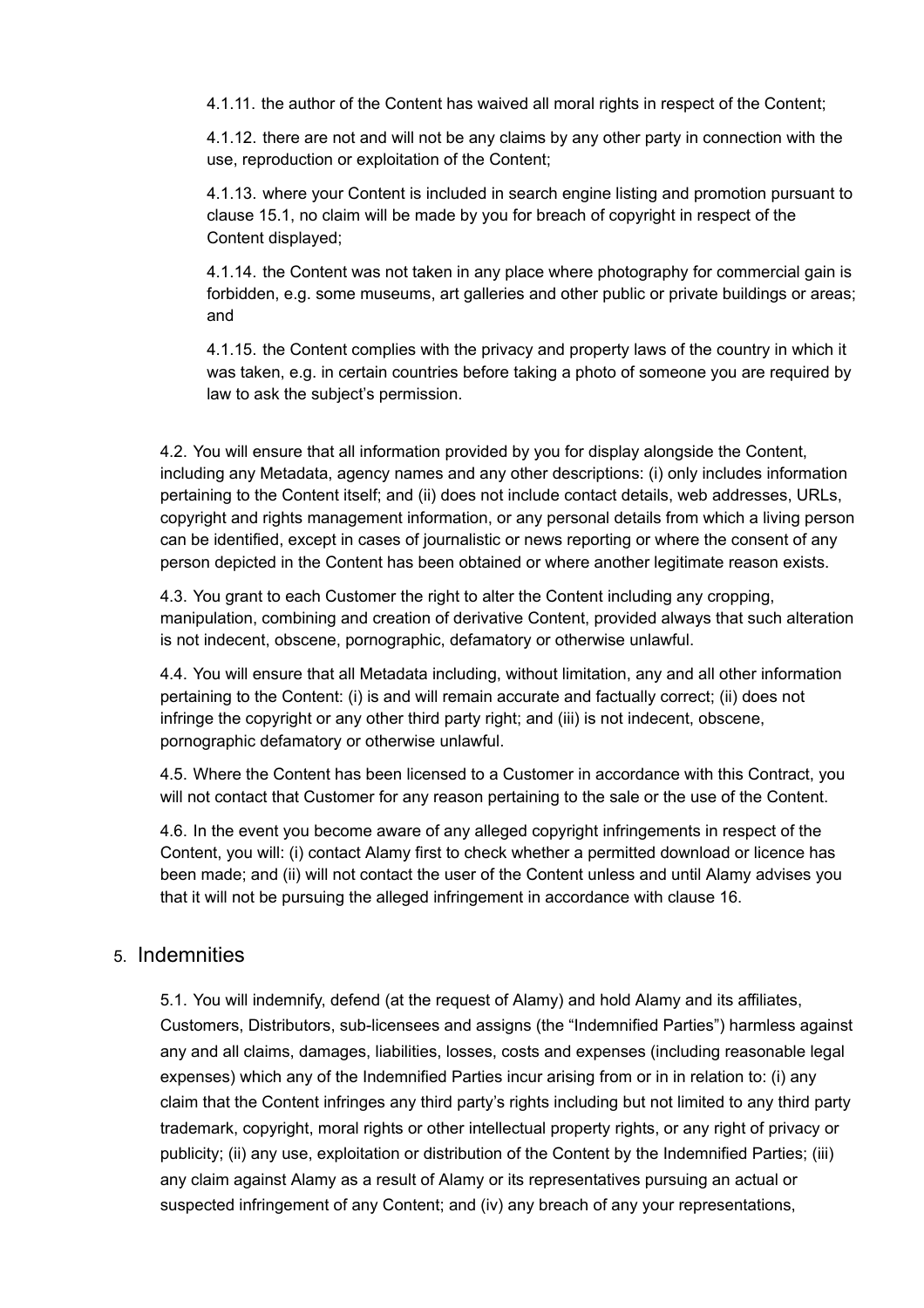obligations and warranties under this Contract or the System. This clause will remain in force after the termination of this Contract.

## 6. Appointment of Alamy

6.1. You grant to Alamy the right to sell, licence, distribute, use, market, reproduce, publish, communicate and make available to the public, store, and otherwise exploit the Content in the territory specified by you in any and all media and formats whether current or yet to be developed (including, without limitation, in digital media, print, motion picture, television, video, cable, computer, radio, cartoon, merchandising, via the Internet, on electronic equipment, mobile phones and mobile devices, CD-ROM, DVD, digital optical disk data storage on physical articles and items, and in any catalogues, Internet sites or marketing) via the System.

6.2. Where you grant Alamy the right to issue Royalty Free Licences in respect of the Content, Alamy may vary the licence it grants from a Royalty Free Licence to a Rights Managed Licence or Royalty Free editorial licence. If you notify Alamy that you do not agree to such variation, then Alamy may at its sole discretion either continue to grant Royalty Free Licences in respect of the Content or delete that item of Content from the System.

6.3. You may grant Alamy the right to issue Novel Use Licences in respect of the Content by notification to Alamy via the System or by email.

6.4. Alamy has full authority to negotiate all terms of commissions, licences and reproduction rights of the Content including the fee, duration and scope of any Licence at its absolute discretion. You authorise Alamy to agree to any cropping, manipulation, combining and creation of derivative Content.

6.5. When re-licensing Content that has been previously licensed to a Customer, if, in Alamy's reasonable opinion, the context within which the Content is to be used is the same or very similar to that of the previous use (for example, extensions of print runs, foreign language versions, new editions and reproduction in new or different forms of media), Alamy is permitted to grant a re-use licence on the terms and conditions, restrictions and availability in place at the time of the original licence. This clause will remain in full force and effect even after termination of this Contract or deletion of the Content. As an example, Alamy is not entitled to grant licences for a book called 'Countries of the world' if the previous use was a book called 'The world Encyclopaedia' with different content or to grant licences for a magazine or advert if the previous use was for a book.

6.6. Alamy will have the right to add, amend or delete any Metadata if, in Alamy's opinion, this would be likely to increase the sales potential for that Content or if it believes the Metadata to be incorrect.

6.7. You authorise Alamy to add the Content to the System.

6.8. If you agree to [Content Options](#page-19-3), you grant Alamy the right to carry out certain preformatting changes to the Content prior to release for licensing.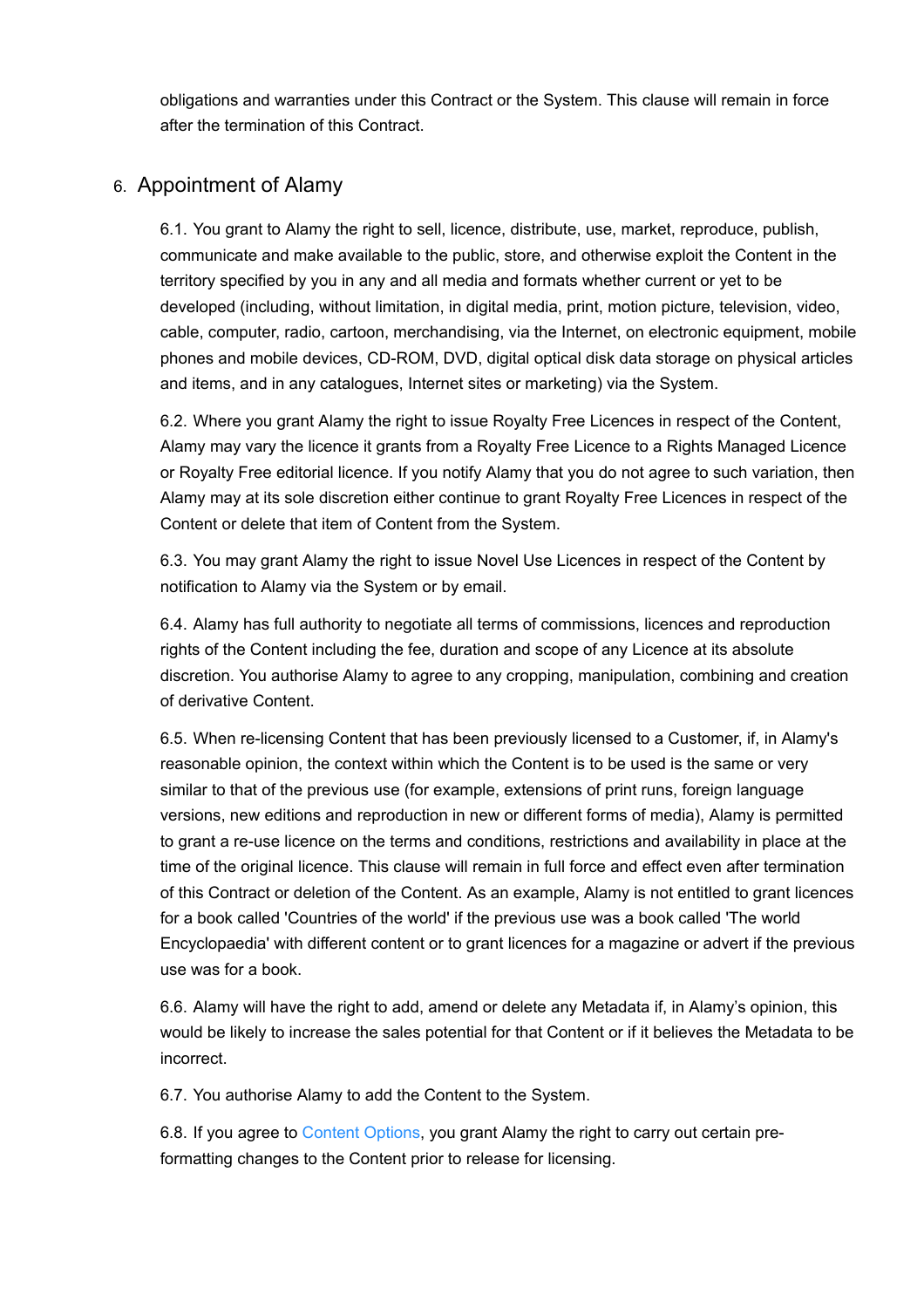6.9. You acknowledge and agree that Alamy will have the right to translate the Metadata into any language, including by use of an automated machine translation process that Alamy has had no input into or control over and that accordingly Alamy disclaims any liability for any failure to translate or for any inaccurate, misleading, defamatory, insulting, offensive, infringing or unlawful content created as a result of or arising out of such translation process. You will only remain responsible for providing and maintaining accurate Metadata in the original language provided.

## 7. Alamy's obligations

7.1. Alamy agrees to use its reasonable commercial endeavours to grant Licences in accordance with your instructions. Alamy will not be liable if it (or a Distributor) sells or otherwise makes available an item of Content outside the instructions specified by you.

7.2. Alamy agrees to use its reasonable commercial endeavours to obtain reasonable Licence Fees.

7.3. Where you act on behalf of the Copyright Owner, this Contract is with you only.

## 8. Pricing and promotion

8.1. Alamy is entitled to set and agree prices in relation to the Content in its absolute discretion.

8.2. If you are an Agency Contributor, you may set your own prices for your Royalty Free Licences (but not for Rights Managed Licences or Novel Use Licences). Agency Contributors can supply pricing via spreadsheet or via any other means agreed with Alamy. Alamy may discount these prices in accordance with this Contract at its sole discretion.

8.3. Alamy has the right to apply promotions to the Content in order to promote the Alamy service without your consent or approval, including, but not limited to for the purpose of acquiring new Customers or to stimulate buying from existing Customers by offering discounted or complimentary Content.

## 9. Novel Use Licences (participation in novel use is optional)

9.1. If you grant Alamy the right to grant Novel Use Licences, you give Alamy permission to: (i) sell your Content at any price, by any method and for any use we feel appropriate; and (ii) make the Content available to third parties without consulting you, including but not limited to trials with potential Customers, prototypes/proof of concept and high volume low unit price licences. Where Alamy does not make a charge to these third parties, you will not receive payment.

9.2. Without prejudice to your general rights of termination under this Contract, you may terminate Alamy's right to grant Novel Use Licences at any time during the month of April in each year through the novel use page on the System.

## 10. Credits, copyright notices and promotion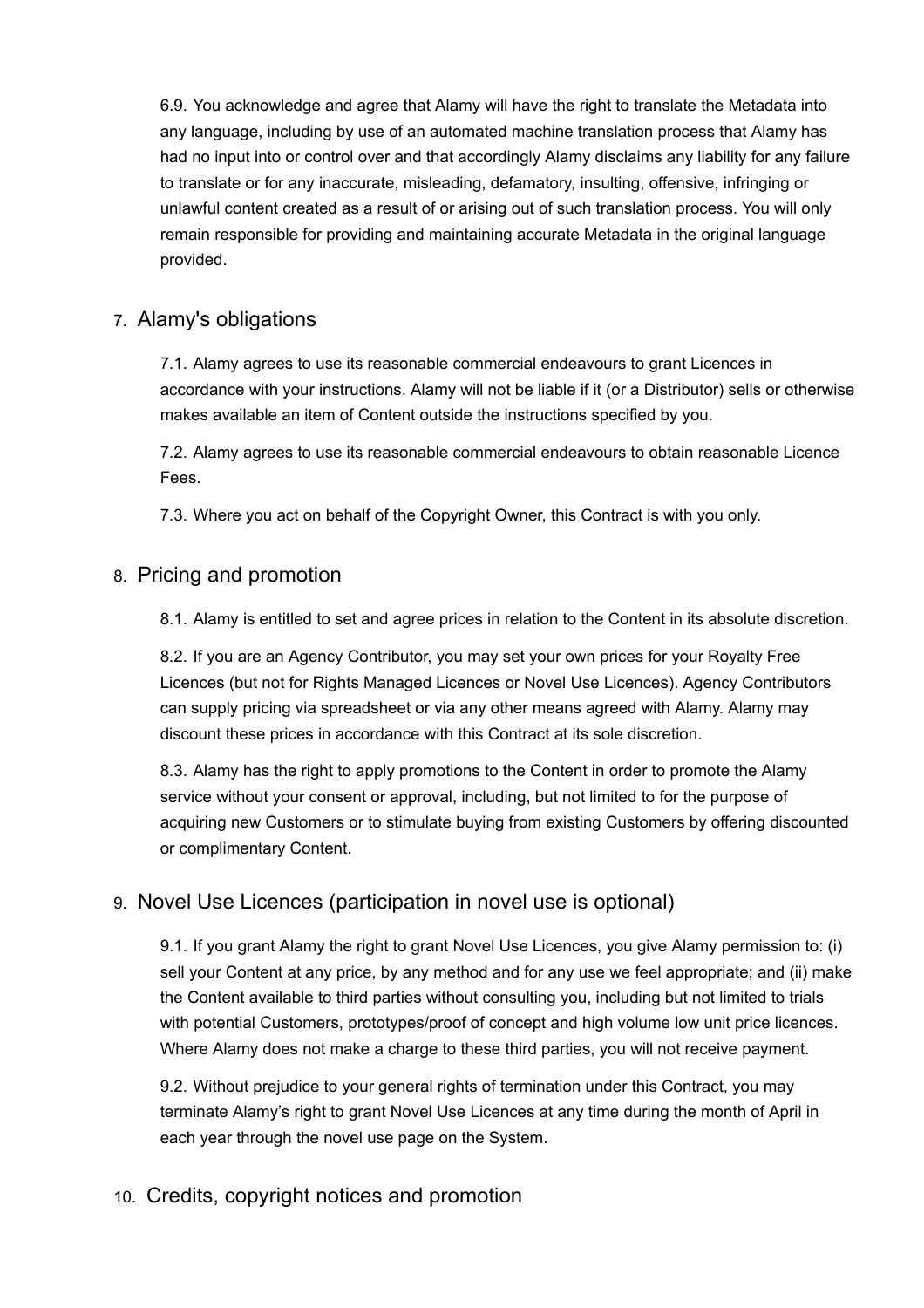10.1. Customers will be instructed to credit your Content with Pseudonym/Alamy or the Agency Contributor name/Alamy, as applicable (each, a "Photo Credit").

10.2. Alamy cannot guarantee a Customer's use of a Photo Credit in any instance. Alamy will not be liable if a Photo Credit is not used (whether in whole or part) or where a Photo Credit is used, Alamy cannot guarantee that it will be accurate.

10.3. You grant Alamy the right to use your name, trade name, trademark, logos or service marks (the "Marks") to advertise and promote the Content, the System and/or the Alamy brand. Alamy acknowledges and agrees that such Marks are and will remain your sole property and, except as expressly stated in this clause 10.3, and nothing in this Contract will confer to Alamy any rights in or to the Marks.

10.4. You may use Alamy's Marks in any lawful promotion or publicity related to the Content without Alamy's prior written consent. You acknowledge and agree that such Marks are and will remain Alamy's sole property and, except as expressly stated in this clause 10.4, and nothing in this Contract will confer to you any rights in or to the Marks. You may not use any Alamy Mark or the Alamy name in a way that is or may be deemed to be obscene, indecent, pornographic, defamatory, inappropriate or otherwise unlawful, including use in unsolicited electronic communications or in any way that may bring Alamy's Marks or name into disrepute. Alamy will be entitled to revoke this permission and/or terminate this Contract if it becomes aware of any use of its name or Marks which it deems inappropriate.

## 11. Distribution (participating in distribution is optional)

11.1. If you agree for your Content to be licensed to Customers via a Distributor, your Content will be available for sale by Distributors in the territories specified by you in accordance with clause 11.3 (the "Distribution Scheme"). You may confirm your participation in the Distribution Scheme via the System or by e-mail to Alamy.

11.2. Content which is any way restricted may be excluded from the Distribution Scheme at Alamy's sole discretion.

11.3. You will specify the territories in which you wish your Content to be made available via Distributors. Once these territories have been selected, you may deselect any or all of the territories at any time during the month of April in each year through the distribution page of the System.

11.4. You agree that in respect of all sales made via Distributors, the Alamy Commission after deducting the Distributor's commission or fee will reflect that of the applicable commission model as specified in the Alamy Commission Table.

11.5. If you agree for your Content to be made available via the Distribution Scheme, you agree for your Content to be used free of charge in Promotional/Marketing Material by any Distributor based in your selected territory to promote the sales of the Content and/or to enhance awareness of the Alamy name/brand or that of the individual Contributor or Distributor.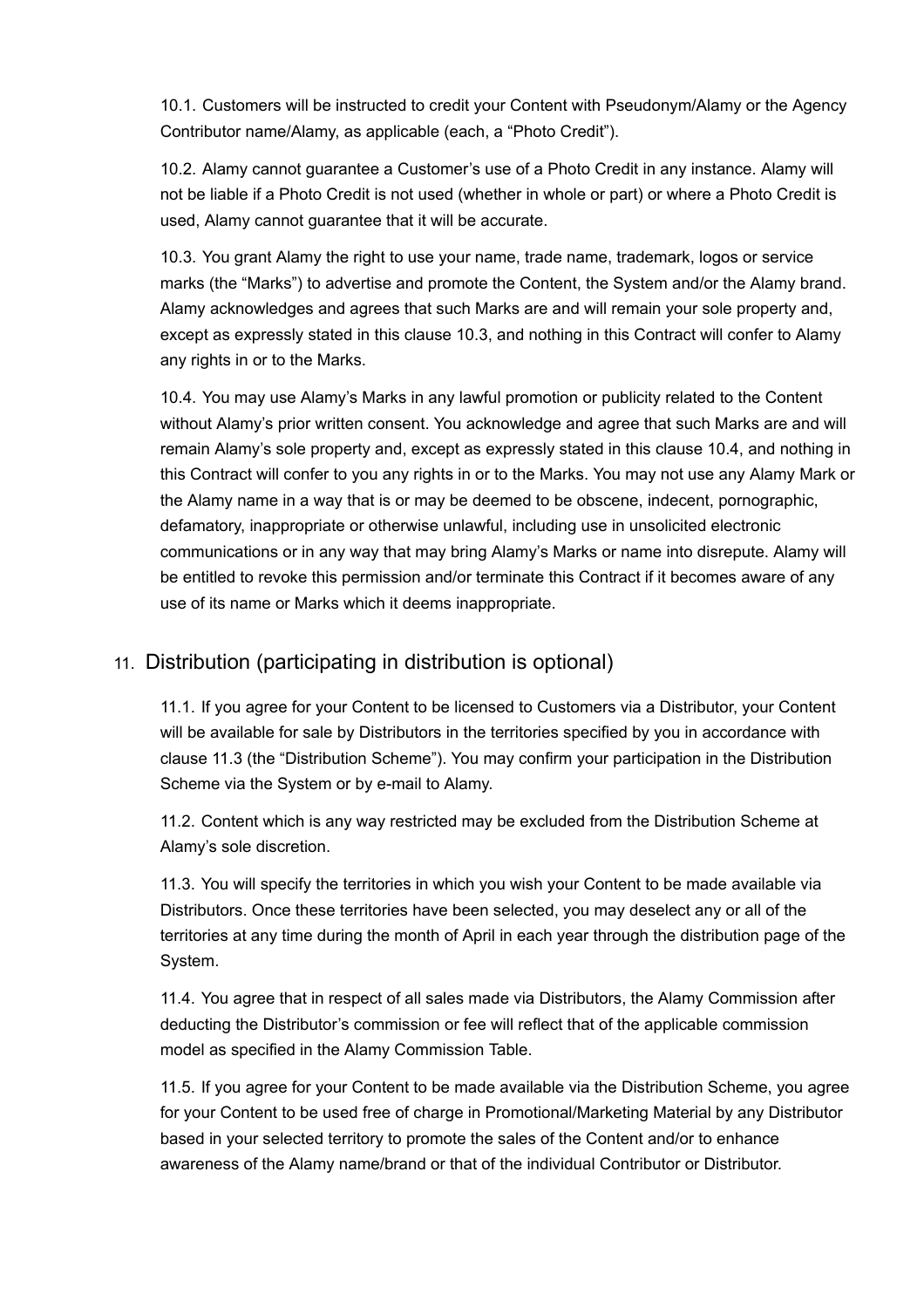## 12. Paying You & Commission

12.1. Alamy will report to you any Licence Fees earned in respect of your Content in US dollars net of any applicable: (i) Sales Tax; (ii) [Alamy Commission](#page-18-1); (iii) third party commission; and (iv) any refunds or other deductions.

12.2. As soon as a Licence is purchased by a Customer, we will report to your Account the relevant details of such Licence. Alamy may round fractions of a cent up or down at its own discretion. Licence Fees paid by Customers in currencies other than US Dollars will be reported to your Account in US Dollars. The exchange rate used will be reviewed and adjusted by Alamy in line with exchange rate fluctuations.

12.3. Alamy will pay you the Cleared Funds within 30 days of the first day of the month, if, at the start of the first day of that month, the Cleared Funds less any account debit balances in your Account exceed US \$50 (or such other amount as decided by Alamy from time to time). Alamy will pay you in your chosen currency and in accordance with the payment details supplied by you. If you are UK VAT registered, Alamy will add UK VAT at the currently prevailing rate. No payment will be made and the balance of your Account will be carried forward to the following month, if: (i) the balance of your Account is equal to or less than US \$50 (or such other amount as decided by Alamy from time to time); or (ii) you have not supplied payment details, any supplied payment details are incorrect, or you have chosen a payment method that Alamy no longer supports.

12.4. Where your chosen currency is not US Dollars, all amounts due to you will be converted from US Dollars to your chosen currency at the exchange rate provided by Alamy or Alamy's [Payment Provider](#page-20-4) on the date that the payment is made or the preceding working day in England. If the exchange rate is provided by Alamy, it will be within 2.5% of the spot rate on that day.

12.5. Alamy may recover, by debiting your Account or otherwise:

12.5.1. any amounts incorrectly or inadvertently credited to your Account;

12.5.2. any amounts due from you to Alamy in the event you purchase any content from Alamy or a Distributor;

12.5.3. all other amounts due to Alamy from you including, but not limited to, costs and handling charges incurred by Alamy but properly payable by you and/or where Alamy is entitled to be indemnified by you pursuant to clause 5, any amount representing the likely total amount of any such claims, damages, liabilities, losses, costs or expenses.

12.6. Alamy may put your Account on hold in the event of any third party claim in relation to the Content or where Alamy reasonably suspects fraudulent activity in relation to the Account

12.7. If any payment made to you by Alamy is not withdrawn from your Account within a period of two (2) years from the date on which such payment was made, you agree to forfeit that amount.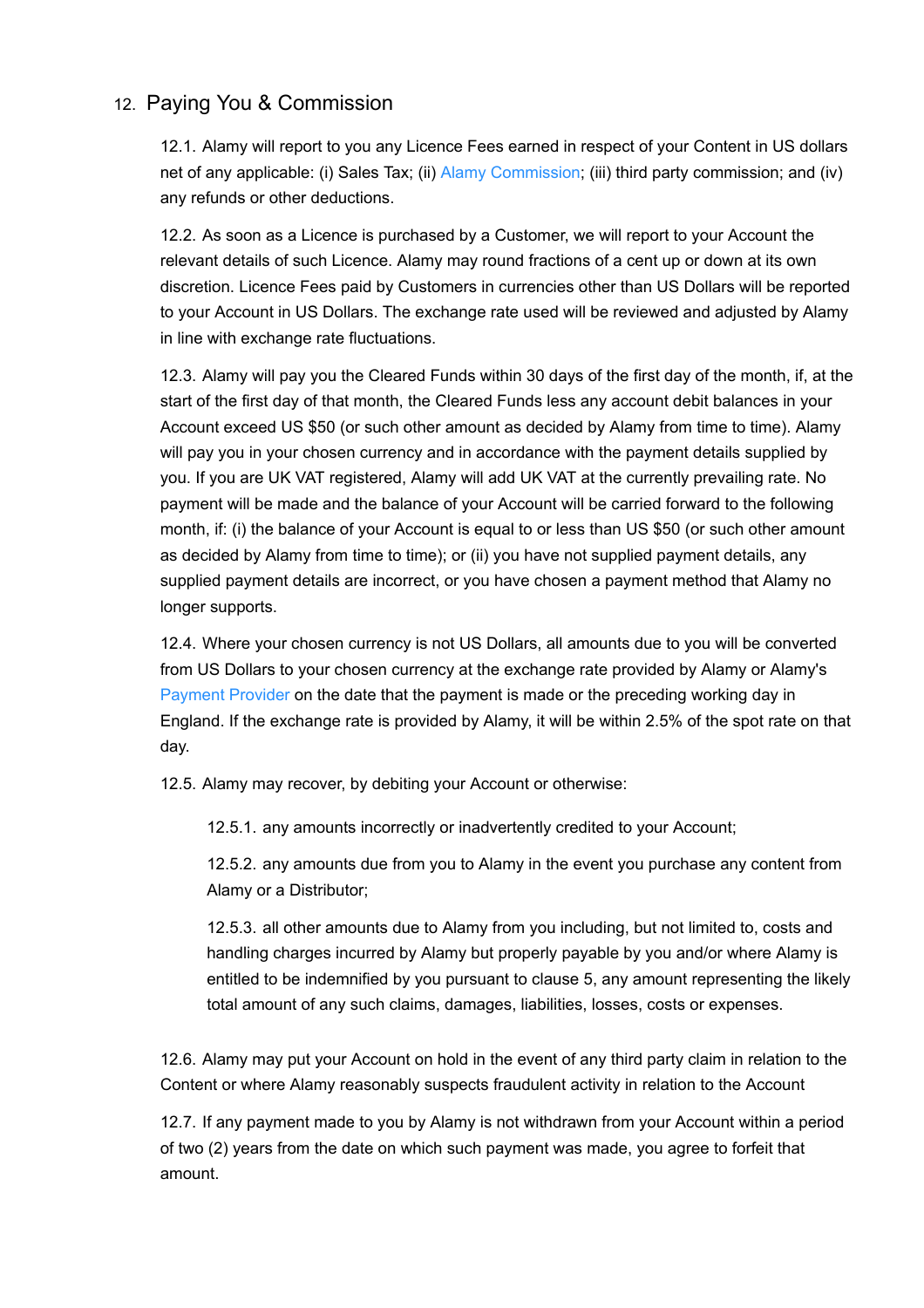12.8. In the event that you fail to supply payment details, any supplied payment details are incorrect, or you have chosen a payment method that Alamy no longer supports: (i) if your cleared balance is over the payment threshold specified in clause 12.3, you agree to forfeit any such cleared balance that is over two (2) years old; or (ii) if your cleared balance is under the payment threshold specified in clause 12.3, you agree to forfeit any such cleared balance that is over five (5) years old.

12.9. Alamy at its sole discretion may offer reporting of License Fees in currencies other than US Dollars.

<span id="page-10-0"></span>12.10. From the 1 July 2021, Alamy will monitor the total License Fees in respect of your Content in each [Revenue Year.](#page-21-3)

12.11. If you register for an Account after the 1 July in any one Revenue Year: (i) you will automatically be subject to Alamy Gold; and (ii) Alamy will not monitor your License Fees and clause 12.12 will not apply until the following Revenue Year.

12.12. At the end of each Revenue Year if your total License Fees for that year, net of any refunds:

12.12.1. are less than \$250 then the Alamy Commission for sales of your Content in the following Revenue Year will automatically switch to Alamy Silver as outlined in the Alamy Commission Table; or

12.12.2. are greater than or equal to \$250 then the Alamy Commission for sales of your Content in the following Revenue Year will remain on Alamy Gold for that year, as outlined in the Alamy Commission Table.

12.13. If you are subject to Alamy Silver and your total License Fees, net of any refunds, exceeds \$250 at any point during the Revenue Year then the Alamy Commission will automatically revert to Alamy Gold for future sales during the Revenue Year. Should any subsequent refund take your License Fees below the \$250 threshold as set out in clause 12.12, the Alamy Commission will revert to Alamy Silver.

12.14. If you are not an Agency Contributor and your total License Fees for Content sales via the Alamy Websites in any one Revenue Year (starting 1 July 2020), net of any refunds, are greater than or equal to \$25,000 then the Alamy Commission for the following Revenue Year for Content that is Exclusive to Alamy will automatically switch to Alamy Platinum as outlined in the Alamy Commission Table.

12.15. The Alamy Commission for Content sales made via an Affiliate will reflect that of the applicable commission model as specified in the Alamy Commission Table and will include a 15% Affiliate and affiliate provider fee in respect of the License Fee.

13. Self billing for UK Value Added Tax (VAT) registered Contributors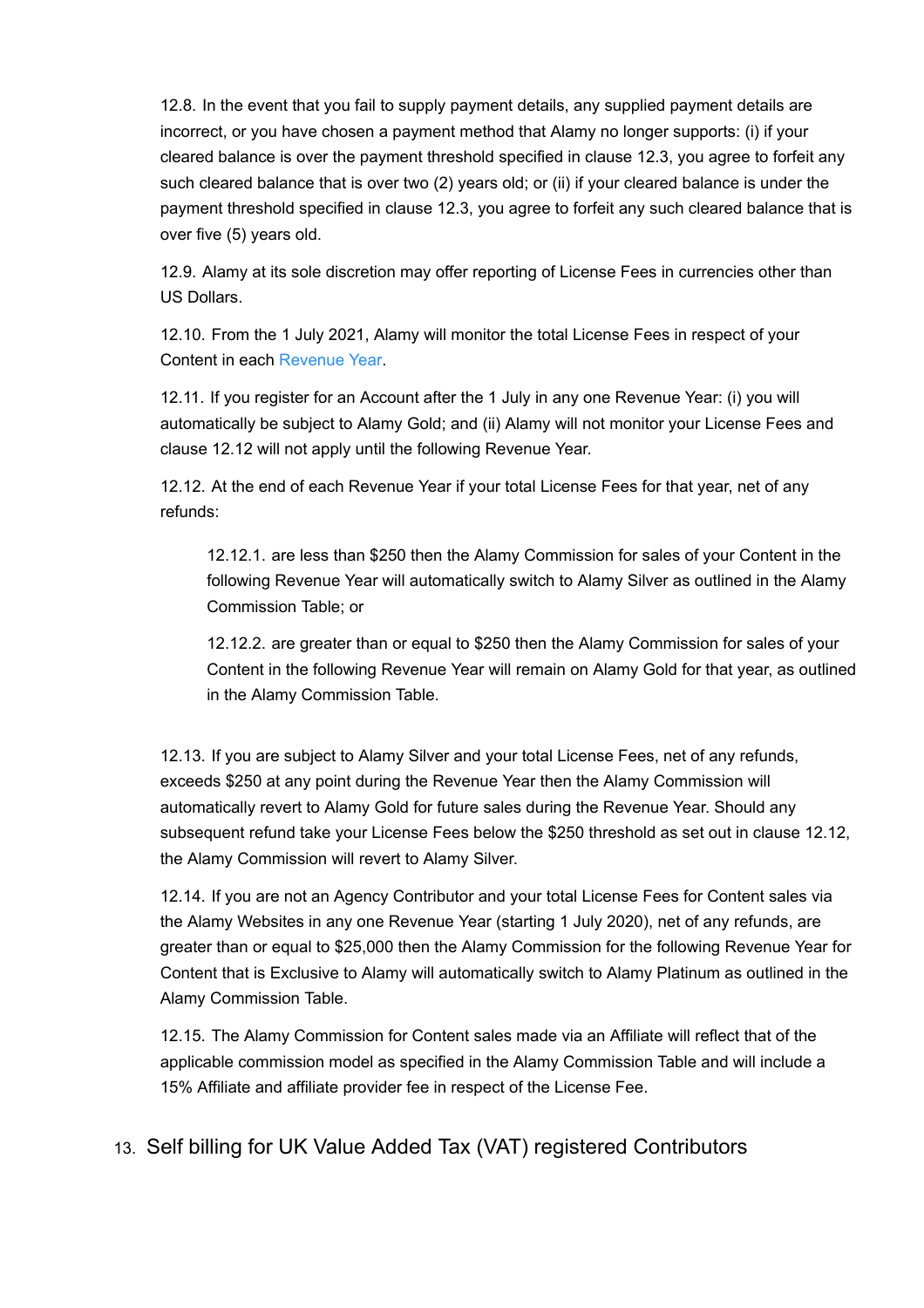13.1. You must inform Alamy if you are registered for VAT. You must notify Alamy if at any time your VAT position changes including any change in your VAT registered status, a change of your VAT number, if you deregister for VAT or if you sell all or part of your business.

13.2. Where you are UK VAT registered, you agree that Alamy will self bill you. Alamy will issue self-billed invoices to you for all taxable supplies made to Alamy by you (taxable supplies are defined by HMRC as all goods and services which are VAT rated). The self-billed invoices will include your name, address and VAT number, together with all other details that constitute a full VAT invoice.

13.3. Alamy, whose VAT number is 718 2941 23, will agree new terms for self billing with you if Alamy's VAT number changes and Alamy will inform you if the self-billed invoices are outsourced to a third party.

13.4. If it is subsequently found that you were not VAT registered or have failed to provide accurate and current information relating to your VAT status, then you will immediately on demand by Alamy repay to Alamy any VAT paid incorrectly (together with any associated interest and penalties incurred by Alamy). Alamy may recover by debiting your Account any money due to Alamy in respect of tax and any associated interest or penalties.

## 14. Audit rights of Contributor on Alamy

14.1. In the unlikely event of a material dispute between you and Alamy regarding amounts due to you, Alamy will, at a convenient time and upon receiving 30 days' prior written notice from you, allow your representative (which will be either a qualified lawyer or accountant) to inspect Alamy's records which relate only to your Account. The costs of the inspection will be paid by you except if it reveals an underpayment to you of more than US \$1000 in any one twelve (12) month period, in which event Alamy will correct the records relating to your Content, make any payments due as identified by such audit and reimburse the actual costs of your audit. Alamy reserves the right to instruct its own representative to review and confirm such inspection prior to making any such corrections, payments or reimbursements.

## 15. Advertising and promotion

15.1. You acknowledge and agree that the Content may be used without charge and without your consent or approval in [Promotional/Marketing Material o](#page-21-4)r in any other manner, at the sole discretion of Alamy, anywhere in the world to promote sale of Content and/or to enhance awareness of the Alamy name/brand or that of the individual Contributor, provided always that:

15.1.1. if an item of Content has been used in Promotional/Marketing Material prior the termination of this Contract and/or deletion that item of Content from the Alamy Websites, that item of Content will be permitted to remain in that specific Promotional/Marketing Material;

15.1.2. Content that has been deleted from the Alamy Websites will not be used in any new Promotional/Marketing Material; and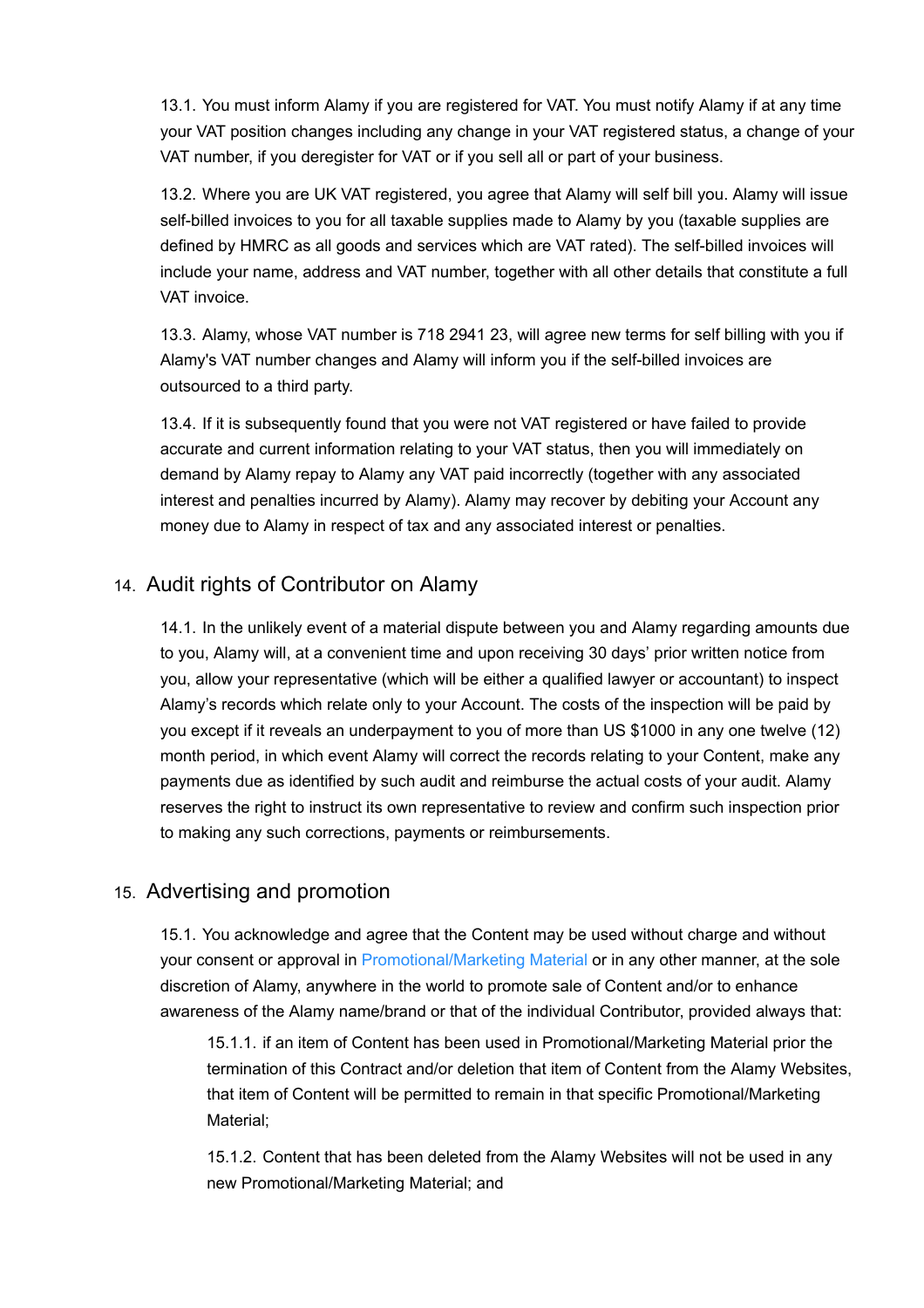15.1.3. Promotional/Marketing Material also includes articles and interviews featuring Alamy and/or its Content, social media and search engine listing and promotion including but not limited to 'Google Images'.

15.2. Where Content is used to promote the Alamy name/brand, Alamy will make reasonable efforts to provide a Photo Credit to you where commercially reasonable, but you acknowledge and agree that Alamy cannot guarantee to provide a Photo Credit and will not be held liable if one is not made or is made in a different format from that requested by you.

15.3. You agree that Alamy may, when using the Content in Promotion/Marketing Material, alter the Content by cropping, manipulating, combining and creating derivative content, providing such alteration is not indecent, obscene, pornographic, defamatory or otherwise unlawful.

## 16. Breaches of licences and defaults by Customers and third party infringements

16.1. You acknowledge and agree that Alamy will not conduct any verification or check of the character, standing or financial position of any Customer.

16.2. You acknowledge and agree that where Alamy incurs legal and/or other costs or expenses relating to an outstanding amount owed by a Customer in relation to the Content, Alamy will recoup these costs from any full or partial payment of the amounts recovered from the Customer before dividing the remaining amount between you and Alamy in line with the commission schedule in force at the time the debt was invoiced. Alamy will not be obliged to pursue payment of debts owed by Customers if, in Alamy's opinion, the prospects of recovery do not outweigh the likely collection costs.

16.3. If a Customer is declared bankrupt or goes into liquidation owing Alamy any money, we will write off the debt. If we subsequently receive any money from the official trustee or liquidator, we will donate any such amount to charity if the amount recovered means it is not cost effective to pay out the funds we receive, otherwise any amount received will be divided between you and Alamy in line with the commission schedule in force at the time the debt was invoiced.

16.4. In the event of any actual or alleged breach of any Licence or any infringement of intellectual property right or any other rights in any Content by a Customer or by any third party, Alamy may take action against the Customer or such other third party at its sole discretion.

16.5. If Alamy takes action pursuant to clause 16.4, Alamy may (but will not be obliged to):

16.5.1. appoint a representative to identify and make claims or demands for suspected infringements on its behalf; and

16.5.2. make such claims and take such action as may be necessary (in the opinion of Alamy) in connection with such action.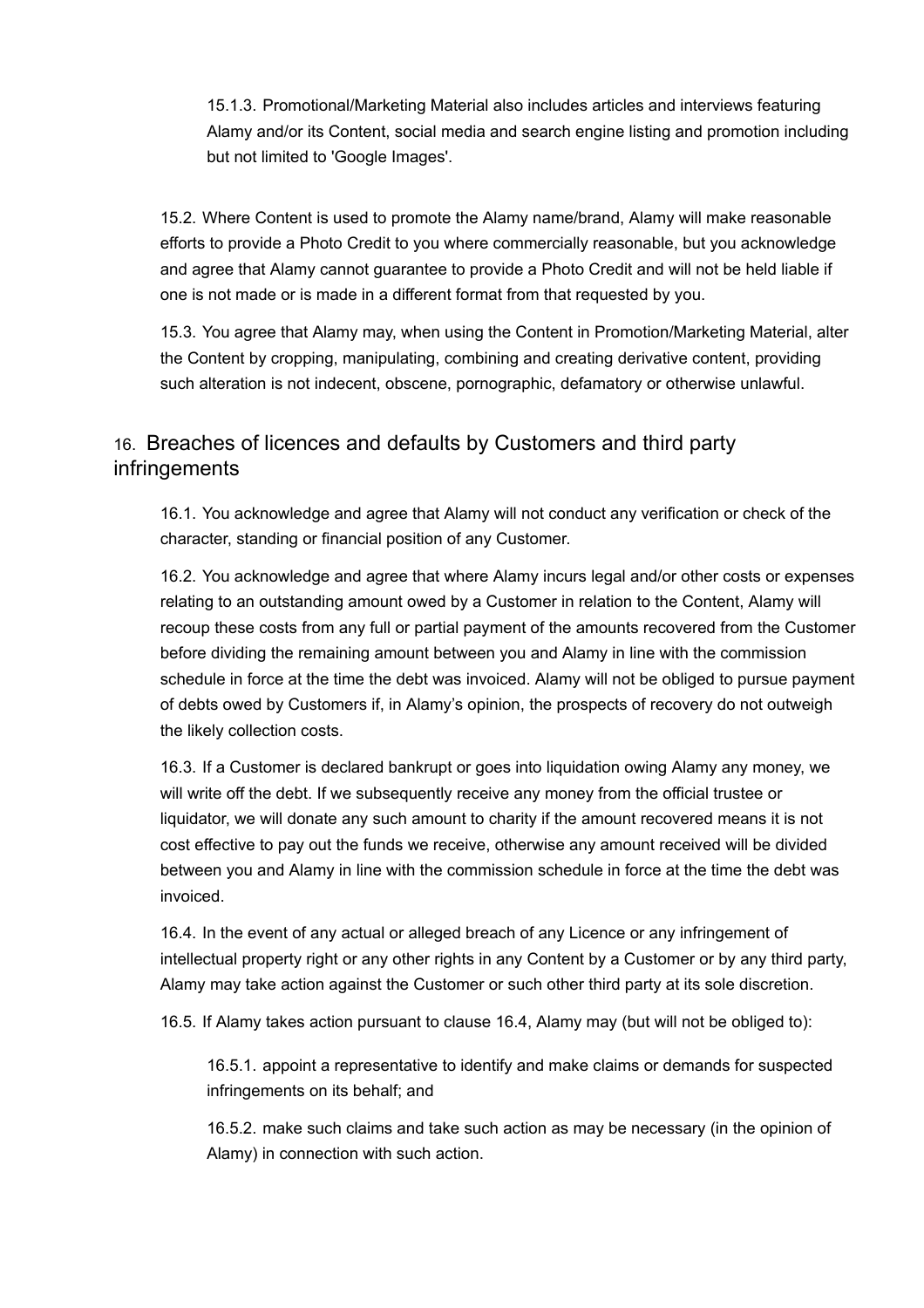16.6. A percentage, equal to the applicable commission rate for that Content, of all amounts recovered by Alamy in connection with any claims or actions pursuant to clause 16.5 (after first deducting collection fees and reasonable legal expenses incurred by Alamy) will be paid to you.

16.7. Each party will promptly inform the other party of any actual or suspected third party infringement of copyright or any other intellectual property right or third party right, loss of Content, breach of moral rights or any other matter giving rise to threat of proceedings, claims or demands in respect of any of the Content. Alamy, in its sole discretion, may either take action itself against the third party or may notify you that it will not be taking action and you may then do so at your option.

16.8. If you take action pursuant to clause 16.7, then Alamy's sole obligation will be to (at your request and cost) verify the terms of this Contract or any Customer contract. Prior to providing such assistance, Alamy may require you to indemnify Alamy for all of the costs and expenses incurred by Alamy in relation to such action including, at Alamy's discretion, providing and securing the costs of Alamy's legal and other advisers.

## 17. Loss of Content or failure of System

17.1. Alamy will have no liability to any Contributor or Copyright Owner for:

17.1.1. the loss of any Content or for any deterioration or damage to any Content on the System;

- 17.1.2. any failure of the System;
- 17.1.3. any downtime and lost transmissions on the System; or
- 17.1.4. any mistakes or omissions on the System.

17.2. Contributors will be responsible for maintaining original copies of and digital back-up copies of all Content submitted to Alamy and will promptly provide replacement digital copies to Alamy on request at any time.

17.3. Alamy is entitled to amend the System or remove an online upload facility at any time.

## 18. Liability of Alamy

18.1. Alamy's liability under this Contract will not exceed the total Alamy Commission actually received by Alamy in relation to the Content during the twelve (12) month period immediately preceding the date on which the cause of the action giving rise to such liability occurs, subject to an aggregate limit of US \$30,000.

18.2. No action, regardless of form, arising out of any the License or under this Contract may be brought by you more than twelve (12) months after the cause of the action has occurred.

18.3. Alamy will have no liability to you for any loss of profit, loss of revenue, loss of or damage to goodwill, loss of contracts, loss of customers or any indirect, special or consequential loss,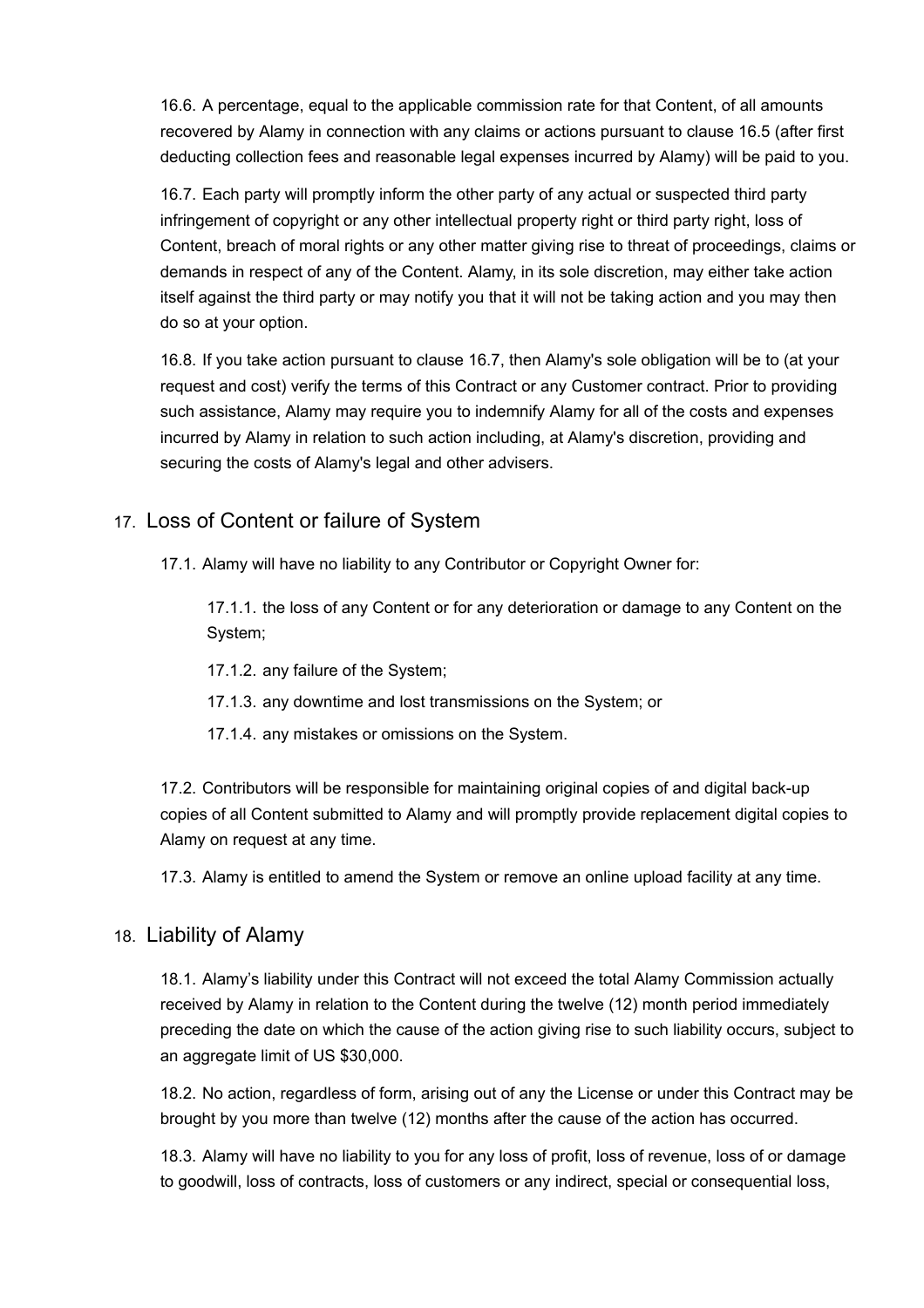damage, costs or expenses (whether or not caused by the negligence of Alamy, its servants or agents and whether or not Alamy was aware of such liability).

18.4. Nothing in this Contract will limit either party's liability: (i) for fraud; (ii) for death or personal injury caused by either party's negligence or that of its servants or agents; or (iii) in relation to any other liability which cannot be excluded or limited bylaw.

## 19. Amendment and variation

19.1. Alamy may vary this Contract by altering or deleting any of its provisions or adding any new provisions by giving you 45 days' prior notice at any time. If you do not accept any of the variations, you have the right to terminate this Contract by giving written notice to Alamy in accordance with the provisions of clause 20.1.3. If no such notice is received, you will be deemed to have accepted the Contract as so amended.

19.2. You will ensure that Content on the System prior to the date of any amendment to you pursuant to clause 19.1 meets the provisions of any such amendment or variation.

#### 20. Termination

20.1. You may terminate this Contract:

20.1.1. on 45 days' prior written notice to Alamy at any time;

20.1.2. immediately by written notice to Alamy if Alamy:

20.1.2.1. breaches any terms of this Contract which is not capable of effective remedy;

20.1.2.2. breaches any term of this Contract which is capable of remedy but which is not remedied within 30 days receipt of notice specifying the breach and requiring Alamy to remedy such breach;

20.1.2.3. enters into insolvent liquidation;

20.1.2.4. ceases to carry on its business of operating the System.

20.1.3. where Alamy gives 45 days' notice to vary the Contract pursuant to clause 19.1, by written notice to Alamy at any time during that 45 day period expiring at the end thereof.

20.2. Alamy may terminate this Contract:

20.2.1. on 45 days' prior written notice to you at any time;

20.2.2. immediately on written notice to you if:

20.2.2.1. you breach any terms of this Contract which is not capable of effective remedy;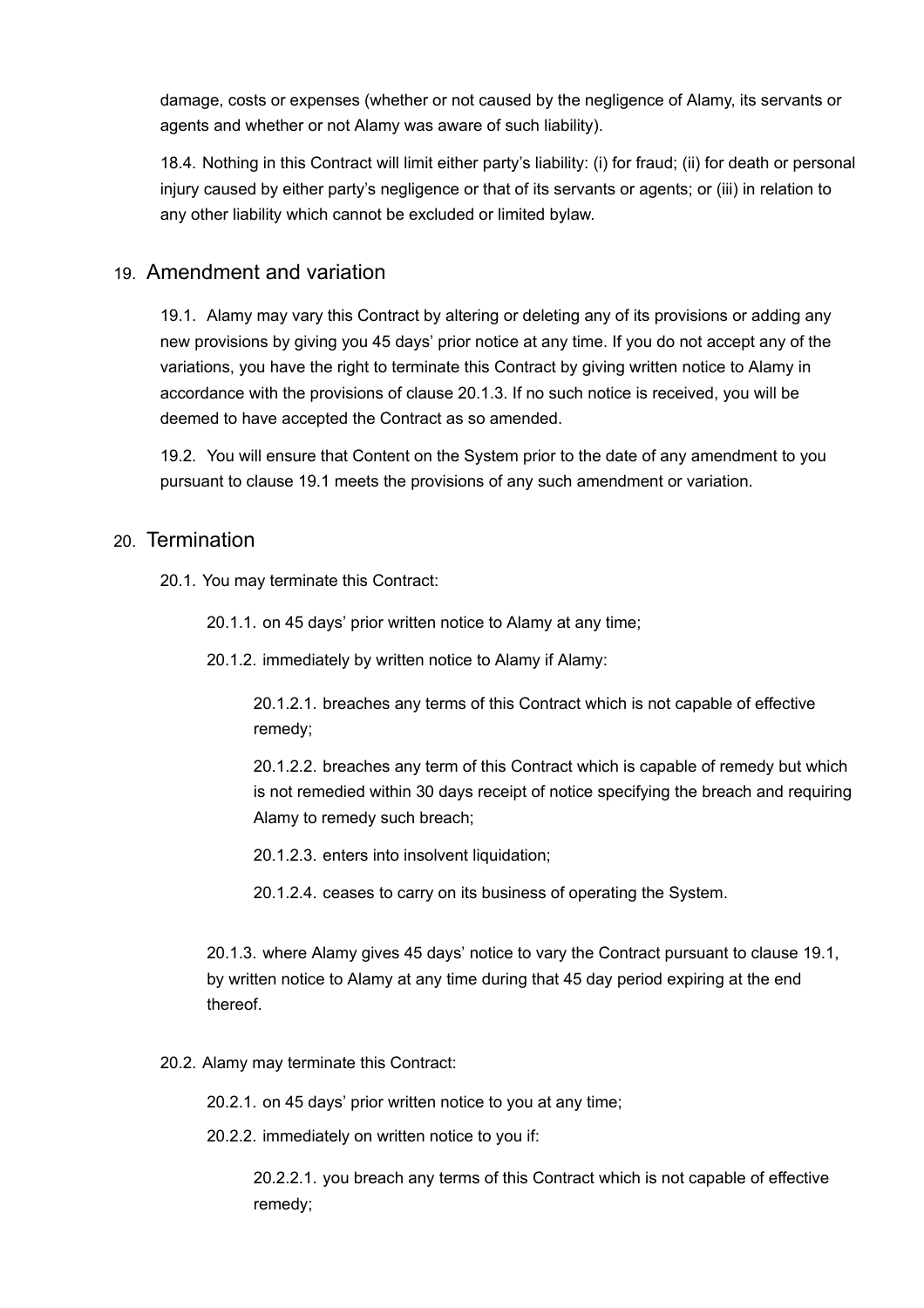20.2.2.2. you breach any term of this Contract which is capable of remedy but which is not remedied within 30 days of receipt of a notice specifying the breach and requiring you to remedy such breach;

20.2.2.3. you infringe any third party copyright, trademark, any other intellectual property right or any other third party right;

20.2.2.4. you are declared bankrupt, go into liquidation or receivership, an administrative receiver is appointed over all or any part of your assets, a meeting of creditors is called, or you suffers any other insolvency or bankruptcy related event in any applicable jurisdiction;

20.2.2.5. your Account is deemed to be inactive whereby; (i) no Content is submitted to the System by you following Registration(ii) Alamy is unable to contact you or receives no correspondence from you when contacted in respect to your Account; or (iii) any payment is unable to be credited to your Account.

20.2.2.6. Alamy reasonably suspects fraudulent activity in relation to your Account;

20.2.2.7. any action by you is deemed by Alamy to bring the Alamy name or Mark into disrepute; or

20.2.2.8. Alamy decides to terminate its operation of the System.

20.2.3. Alamy may in its sole discretion, without terminating this Contract, delete any individual item of Content at any time.

20.3. On termination Alamy will:

20.3.1. delete from the Alamy Websites any Content provided by you under this Contract;

20.3.2. continue to report to you in respect of Licences granted prior to the date of termination of this Contract or Licences granted after the date of termination of this Contract as permitted herein;

20.3.3. not return to you any data, of whatever kind, relating to any Content or the Content itself.

20.4. The termination of this Contract will not prejudice any Licences in existence prior to the date of termination, any negotiations in relation to the Content which Alamy has properly entered into with any third party prior to the date of termination, or the grant of Licences for Content already downloaded by a Customer prior to the date of termination.

20.5. Any provision of this Contract which expressly or by implication is intended to come into or continue in force on or after termination of this Contract will remain in full force and effect.

20.6. Termination of this Contract will not affect any rights, remedies, obligations or liabilities of the parties that have accrued up to the date of termination, including the right to claim damages in respect of any breach of the Contract which existed at or before the date of termination.

20.7. Where this Contract is terminated for any reason, you may not enter into a new contract with Alamy without first obtaining written authorisation from Alamy prior to doing so. Failure to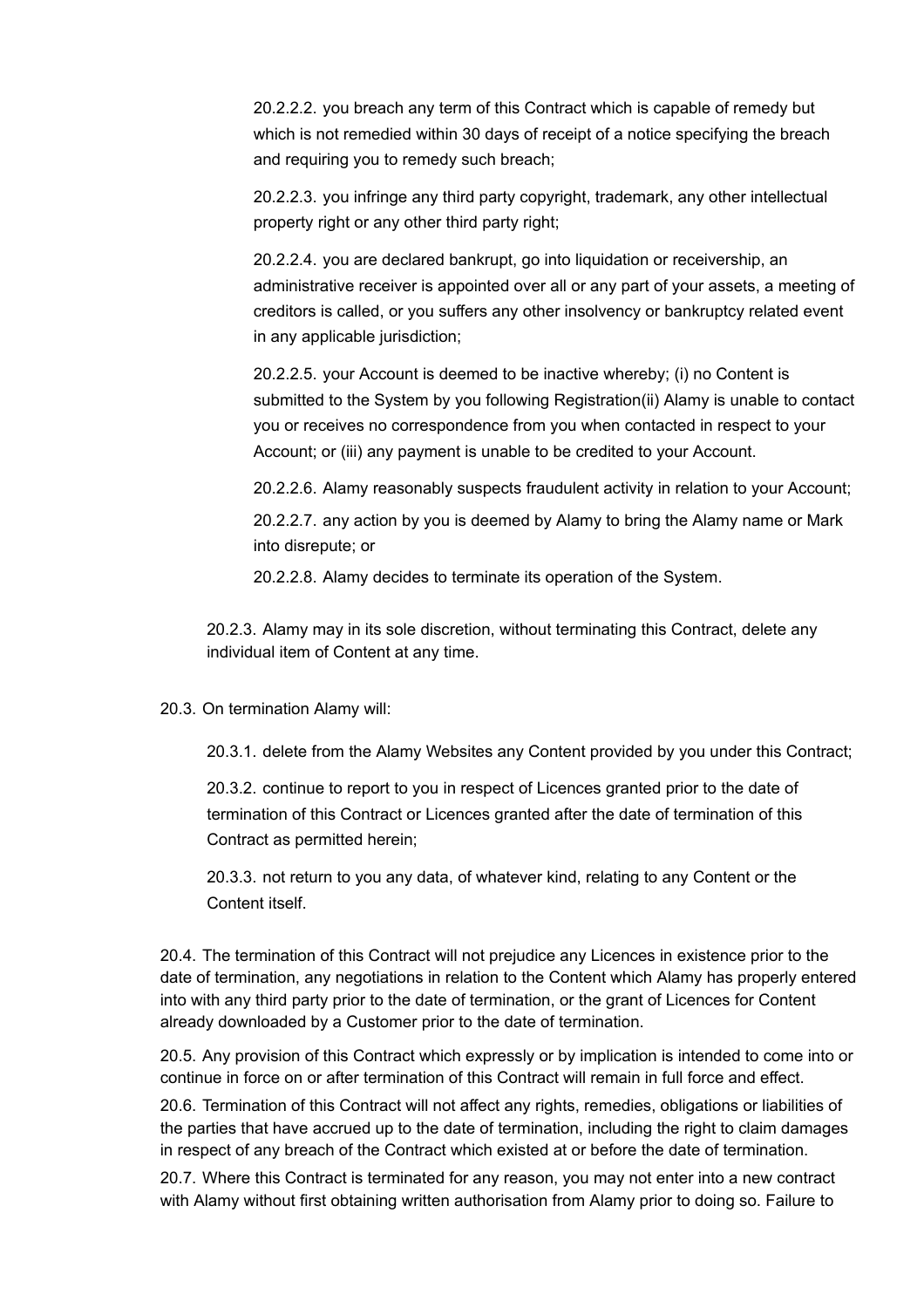adhere to this clause will result in immediate termination of any new contract.

## 21. News Content

21.1. All Content submitted by you as news, sport or entertainment Content must adhere to Alamy's published guidelines for [News Content](#page-20-5).

21.2. Any Content submitted as a News Content must be free of any manipulation or alteration which alters the truth or the editorial integrity of the Content.

21.3. The decision as to whether any Content is suitable for representation as News Content is at Alamy's sole discretion.

## 22. Collecting societies

22.1. Subject to clause 22.6, you authorise Alamy to grant to any [Collecting Society](#page-19-4) a mandate to negotiate, claim and administer the rights in respect of [Secondary Uses](#page-22-1) of your Content.

22.2. You authorise Alamy to grant to the Collecting Society an exclusive licence in relation to sales of your Content made by Alamy. Exclusivity is limited to the actual uses of the Content claimed and paid for under the Collecting Society's collection scheme only ("Collection").

22.3. Alamy will grant the Collecting Society a mandate to claim on your behalf a share of royalties arising from those rights collectively licensed by the Collecting Society as Secondary Uses and distributed through Collection.

22.4. For the avoidance of doubt, the above authorisation extends only to Secondary Uses of Content that the Collecting Society manages through collective licensing schemes and does not transfer any authority to the Collecting Society to issue individual Licences for [Primary Uses](#page-20-6) on your behalf, nor does it transfer the ownership of copyright to the Collecting Society.

22.5. You confirm that you have authorised Alamy to claim and receive on your behalf any royalty payments any Collecting Society has calculated as part of Collection in respect of an authorised claim made on your behalf by Alamy, and to deduct a commission or fee of 50% after recouping any applicable administration charges.

22.6. If you have specifically informed us not to claim on your behalf for Collection in the United Kingdom before 30 July 2016, then we will not claim for you under Collection unless instructed to do so. If you do instruct Alamy to claim on your behalf, this will continue for the Contract duration.

## 23. Notices

23.1. Any notice under this Contract may be sent electronically, to the email address notified by either party to the other party, or by pre-paid first class post, recorded delivery or registered post, to the name and address notified by either party to the other for such purpose. A notice served under this clause will be deemed to have been received on the expiration of 48 hours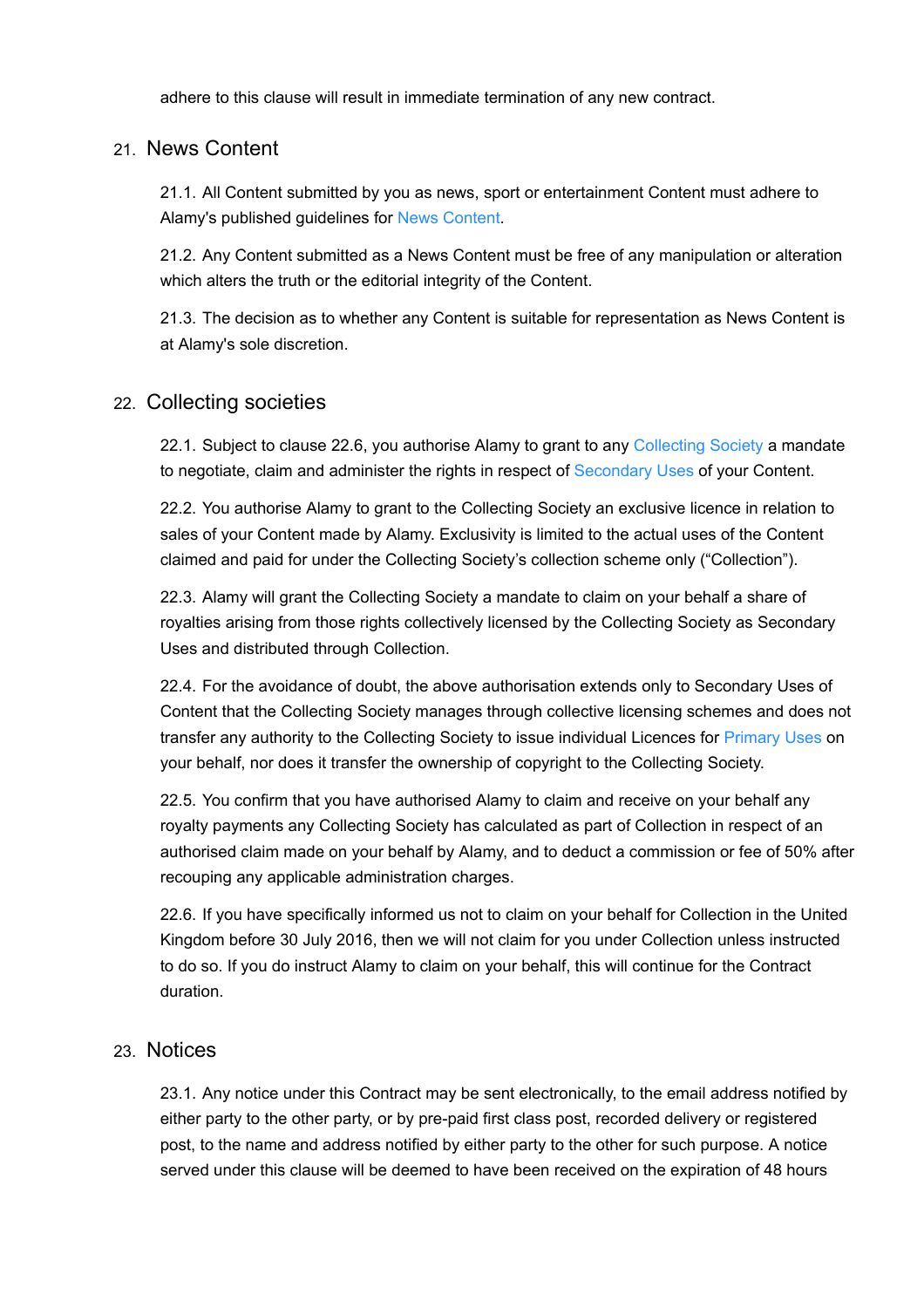after service. Any notice sent by Alamy to your email address notified to Alamy will be deemed to have been duly served on you whether or not such notice is actually received by you.

23.2. Alamy may also serve notice on you by a display on the Alamy Websites in a reasonably prominent position to which the attention of Contributors is drawn.

23.3. Alamy may contact you at the e-mail address, postal address, the telephone number, or using any other communication method, including without limitation social media, provided by you when you [register as a Contributor](https://www.alamy.com/Registration/Contributor-signup.aspx) or those supplied for your Account at a later date.

## 24. Your data communications

24.1. At all times Alamy will adhere to applicable data protection laws and the Alamy Group's [privacy policy](https://devweblocal.alamy.com/terms/general.aspx#Our-privacy-policy) in relation to the processing of your personal data and communications with you.

24.2. By opting into marketing and/or third party emails during Registration, you agree that Alamy can send you marketing and/or third party emails. These emails are promotional in nature and will include, but are not limited to, photography related offers, competitions, industry information and affiliate programs. You can unsubscribe from marketing and/or third party emails at any time by clicking the unsubscribe link within these emails or by changing your email preferences in your account settings.

#### 25. General

25.1. This Contract will continue for the benefit of and be binding upon Alamy and you and your respective successors in title and assignees. You may only assign the Contract with the prior written consent of Alamy.

25.2. Alamy may assign this Contract to any member of the Alamy Group or any third party and if it does so references herein to Alamy will thereafter be to such third party or Alamy Group company and references herein to the Alamy Group will be to any subsidiary of such third party or Alamy Group company, or the holding company of such third party or Alamy Group company or any subsidiary of such holding company or Alamy Group company.

25.3. The parties acknowledge and agree that for the purpose of Section 1(2) of the Contracts (Rights of Third Parties) Act 1999 no term of this Contract will be enforceable by any third party (including any Copyright Owner).

25.4. This Contract supersedes any previous contract between the parties relating to the Content and constitutes the entire understanding between the parties and is binding upon them, your executors, successors or assigns. Each party acknowledges that, in entering into this Contract, it has not relied on any representation made by the other party that has not been set out in the Contract.

25.5. If any provision of this Contract is held to be void or unenforceable in whole or in part, this Contract will continue in force in relation to the unaffected provisions and the remainder of the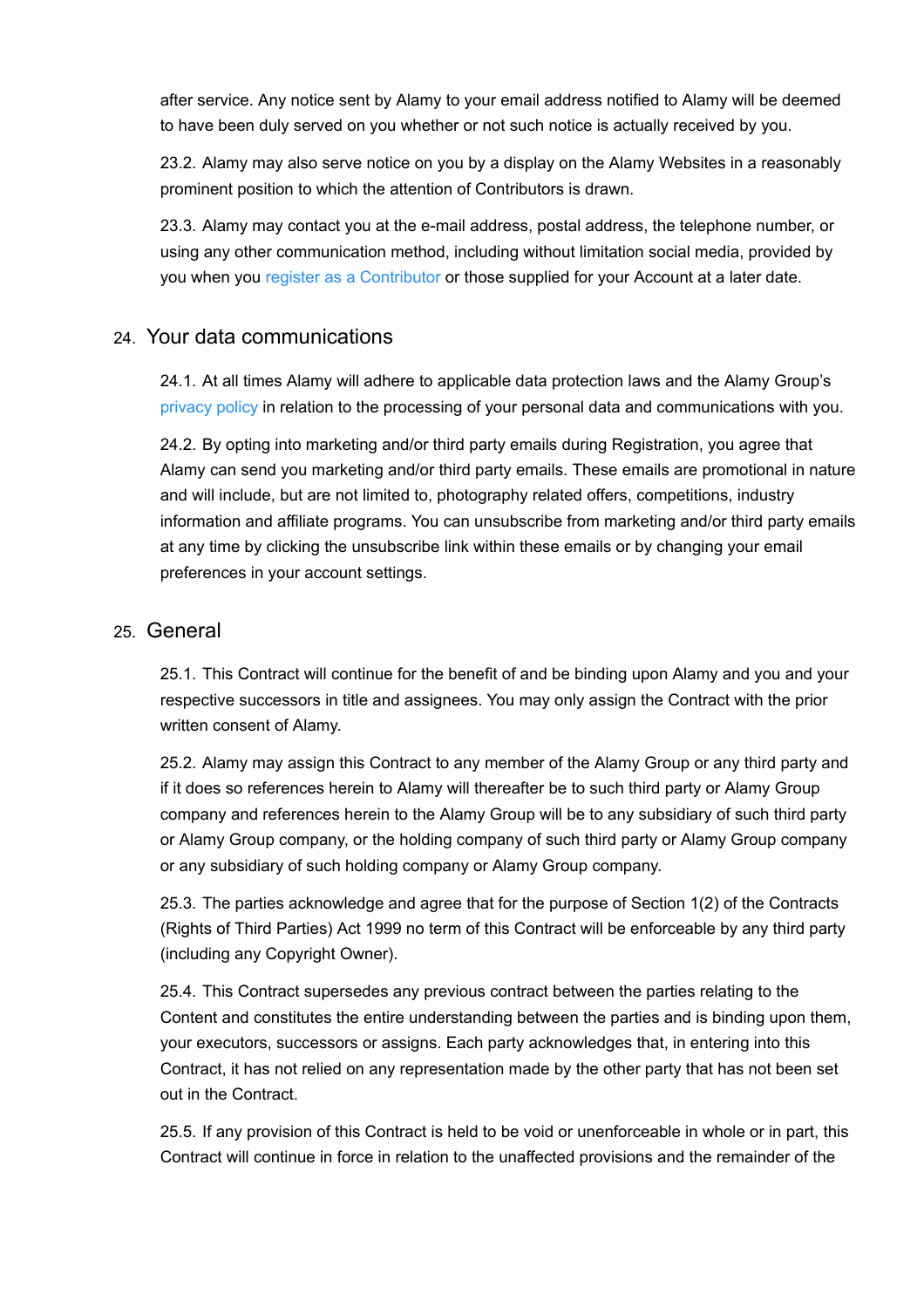provision in question, and the parties will renegotiate the provision in good faith to achieve the same objects.

25.6. The failure or delay by either party to enforce at any time any one or more of the provisions of this Contract will not be a waiver of such rights or any other rights.

25.7. Alamy will not be liable to you under or in connection with this Contract for any failures, interruptions, delays or other matters of a similar nature arising out of circumstances beyond its reasonable control.

25.8. This Contract will be governed by and interpreted in all respects in accordance with the laws of England and Wales and each of the parties hereby submits to the exclusive jurisdiction of the courts of England and Wales.

## 26. Definitions

The following definitions will apply:

#### *"Account"*

means your online account on the System to which your details are specified and License Fees in relation to the sale of your Content are recorded.

#### *"Agency Contributor"*

means a Contributor who is assigned Agency Contributor status by Alamy at its sole discretion.

#### <span id="page-18-0"></span>*"Alamy Affiliate Commission"*

means the percentage commission charged by Alamy on all sales of the Content made through the Affiliate Program comprising Alamy Commission and Affiliate's commission.

#### *"Affiliate"*

means a website or service provider that promotes offers and promotions relating to the Content in return for a commission.

#### *"Alamy Ltd"*

means Alamy Limited or its administrators, successors in business or any other person to whom it may license or assign its rights under this Contract.

#### <span id="page-18-1"></span>*"Alamy Commission"*

means the percentage of the net Licence Fees that Alamy takes in relation to the sale of your Content in accordance with applicable commission rate as outlined in the Alamy Commission Table.

#### *"Alamy Commission Table"*

means the table set out above which lists the fees and commissions payable in relation to the sale of your Content or any substitute table of which Alamy has given notice in accordance with this Contract.

#### <span id="page-18-2"></span>*"Alamy Distribution Commission"*

means the percentage commission charged by Alamy on all sales of the Content made by Distributors comprising Alamy Commission and Distributor's commission as set out in the Alamy Commission Table.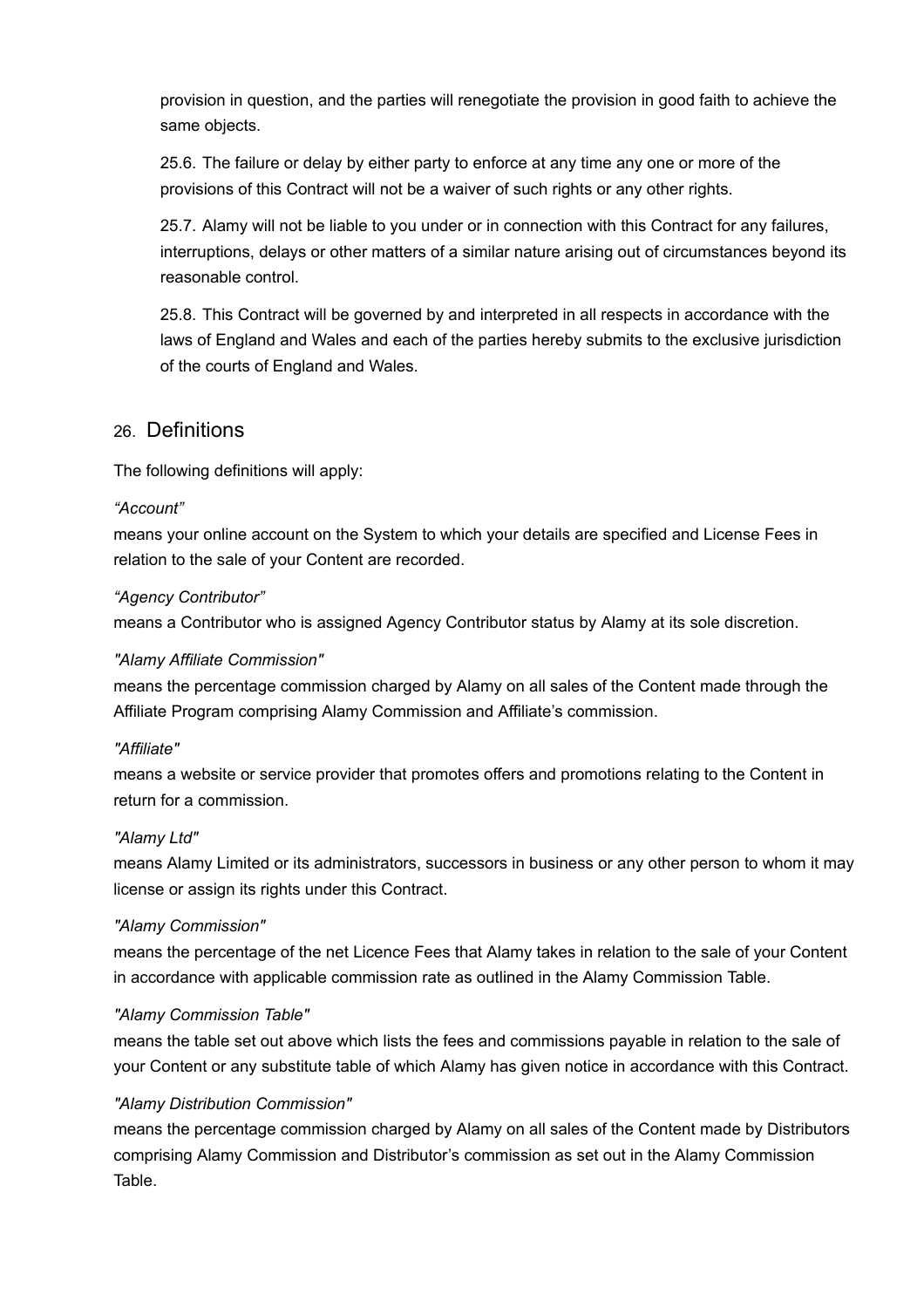#### <span id="page-19-6"></span>*"Alamy Footage Commission"*

means the percentage commission that Alamy receives in respect of licences of footage as set out in the Alamy Commission Table.

#### *"Alamy Group"*

means Alamy Ltd and its subsidiaries and holding company and any other subsidiary of any such holding company, or any other undertaking in Alamy's group from time to time, for which purpose "group", and "subsidiary" and 'holding Company' will have the meanings ascribed to them in the Companies Act 2006.

#### <span id="page-19-5"></span>*"Alamy Novel Use Commission"*

means the percentage commission that Alamy receives in respect of Novel Use Licences as set out in the Alamy Commission Table.

#### <span id="page-19-0"></span>*"Alamy Websites"*

means the collective URLs owned and operated by Alamy.

#### <span id="page-19-1"></span>*"Cleared Funds"*

Alamy operates a real-time reporting system, where sales are reported in the Contributor's Account at the point at which a Customer purchases on credit card, or when an invoice is raised to a Customer purchasing on a finance account.

Sales are posted to Contributors' Accounts immediately and are listed as "uncleared". They will not clear for at least 45 days from the date of sale. Credit card sales will automatically be deemed cleared on day 45 as long as the transaction has not been returned as fraudulent, is not suspected of being fraudulent by Alamy or is in dispute. Sales on account will be deemed cleared on day 45 if we have received payment from the Customer. Otherwise the sale will be deemed cleared as soon thereafter Alamy has received payment and allocated it to the Contributor's account. "Cleared Funds" means amounts which are deemed cleared in accordance with the above process.

#### <span id="page-19-4"></span>*"Collecting Society"*

means an entity authorised by Copyright Owners to commercially exploit their copyrights. As it is impractical for rights holders to individually monitor all the different uses made of their works, they entrust certain parts of this task to a Collecting Society. In the context of this Contract a Collecting Society is one that deals with secondary rights only.

#### <span id="page-19-2"></span>*"Content"*

means any digitised photograph, footage, illustration, other media of whatever nature which you submit to Alamy at any time during the term of this Contract.

#### <span id="page-19-3"></span>*"Content Options"*

means things we do to Content to enhance the customer experience and/or for operational reasons.

#### *"Contributor"*

means the Copyright Owner or, if Registration has been completed on the Copyright Owner's behalf by an authorised company or licensee, that entity. For the avoidance of doubt, if Registration is completed by an authorised employee on behalf of a company then that company is the Contributor. The term Contributor also includes the Contributor's executors, administrators, heirs and assigns or successors in business.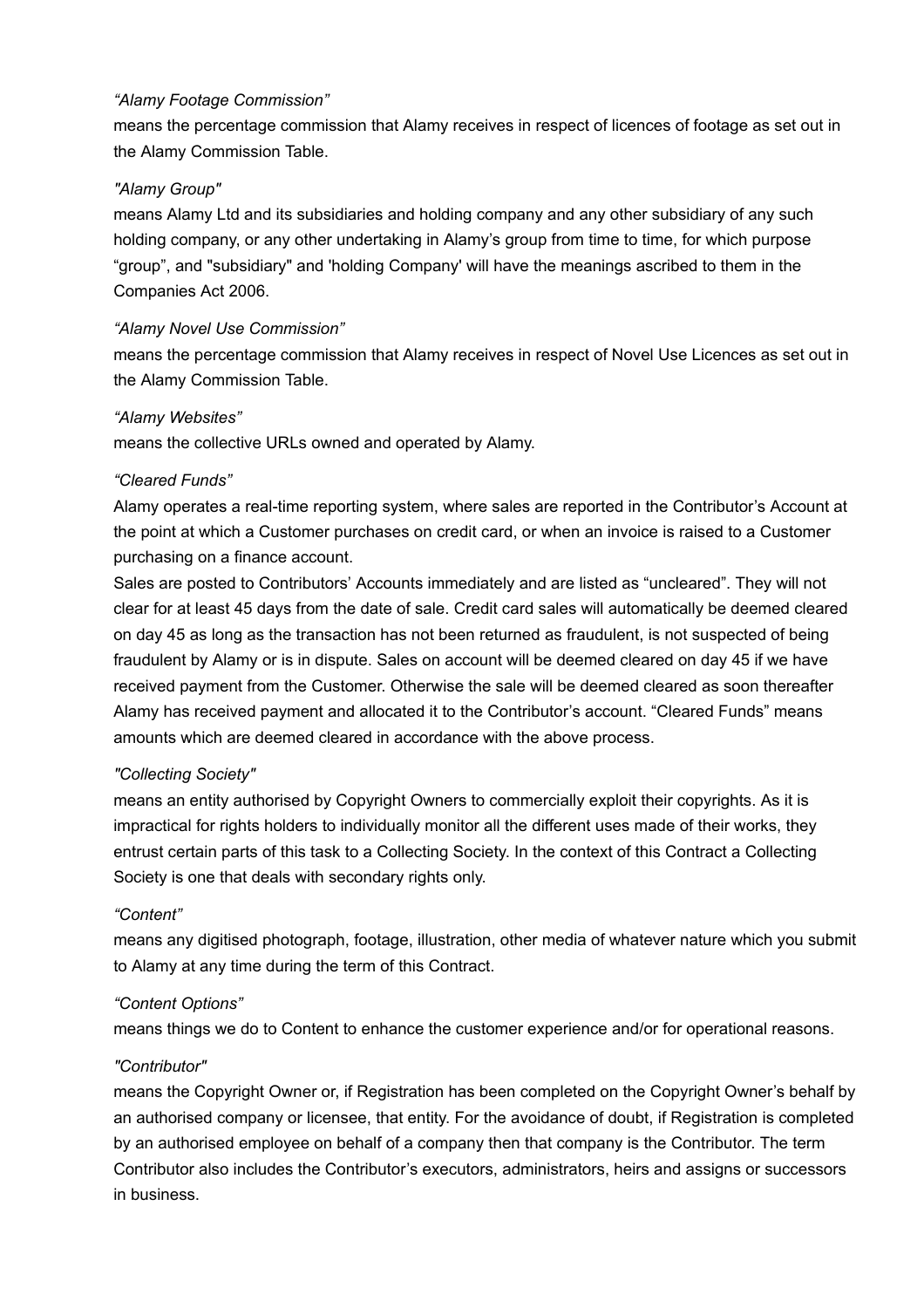#### <span id="page-20-2"></span>*"Copyright Owner"*

means the person who is represented as owning the copyright in any Content.

#### *"Customer"*

means any third party individual, partnership, corporation or other entity who may be intermediaries or end-users and to whom a licence is or is proposed to be granted by Alamy.

#### *"Distributor"*

means any third party company appointed by Alamy to sell your Content to end user Customers in territories to which you have given your agreement.

#### <span id="page-20-1"></span>*"Exclusive"*

means any item of Content that you have only made available to Alamy which is not also available via any third party licensing, sales or distribution channel, including without limitation via any other stock agency or image site, but excluding the Contributor's personal website and print sales.

#### *"Licences"*

means Rights Managed License, Royalty Free License and Novel Use License together with any other licence granted by Alamy in relation to the Content.

#### *"Licence Fees"*

means any sum actually received by Alamy from any Customer in respect of the license of your Content whether a single payment or a royalty paid over time.

#### *"Metadata"*

means Content information supplied to Alamy by the Contributor by any means, including but not limited to licence types, licence restrictions, Releases information, captions, keywords, descriptions, date taken, location and Pseudonyms.

#### <span id="page-20-3"></span>*"Model Release"*

means any written release signed by or on behalf of any living person or the estate of a deceased person or an infant whose likeness is incorporated in whole or in part in any Content.

#### <span id="page-20-5"></span>*"News Content"*

means any Content:(i) where the subject matter and nature of the Content has an immediacy, or has a relevancy pertaining to a current topic of interest; (ii) that is submitted by the Contributor for inclusion in any feed, gallery or other method of representation for such Content; and (iii) that is accepted by Alamy as suitable for inclusion.

#### <span id="page-20-0"></span>*"Non-exclusive"*

means, in relation to an Content, that the Content is also available via any third party licensing, sales or distribution channel, including without limitation via any other stock agency or image site but excluding the Contributor's personal website and print sales.

#### <span id="page-20-4"></span>*"Payment Provider"*

means Alamy or any other payment provider as decided by Alamy.

#### <span id="page-20-6"></span>*"Primary Uses"*

means a use of Content as permitted by Licences granted by Alamy to its Customers. For example, a magazine using the Content in an editorial feature.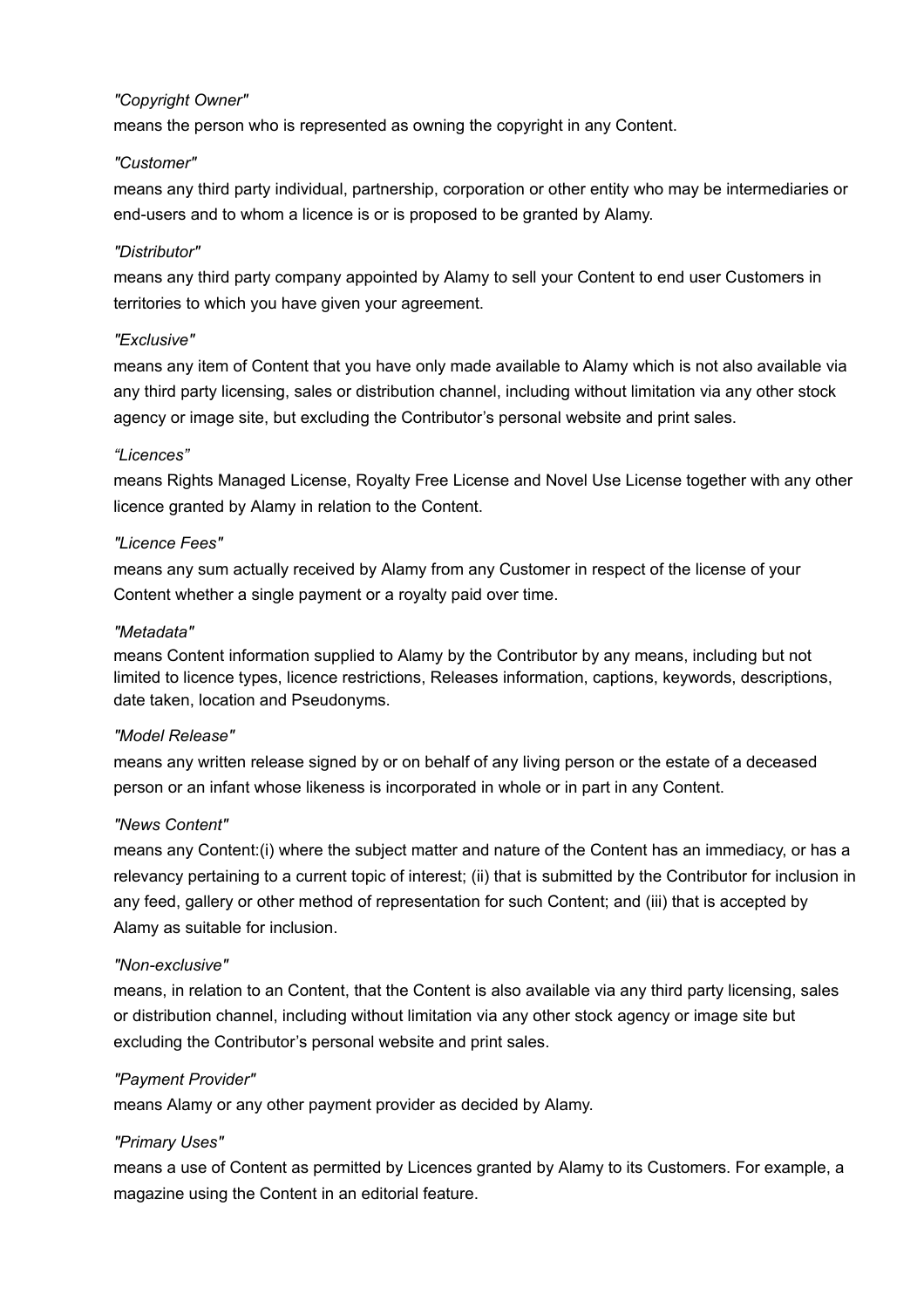#### <span id="page-21-4"></span>*"Promotional/Marketing Material"*

means promotional and marketing material that will include, but not be limited to PR pieces (for example, articles in magazines or newspapers, magazine competition/subscription offers, magazine cover mounts, front, inside and back cover Content), events (for example, inclusion of work in panels or other materials for Alamy events and third party events with which Alamy is involved, trade stands), direct mail (for example, inclusion of Content in printed mailing or promotional piece, postcards), advertisements (for example, guides to stock, magazine advertisements, magazine inserts, banner advertisements, ambient media, e.g. projection onto a wall, Content on a promotional coffee cup), email newsletters and text/Content based e- promos (for example, Alamy marketing emails, Alamy enewsletters, viral newsletters and competitions ), search engine listing and promotion and Alamy ratified social media sites and apps, use in information graphics, supply of Content to third parties for use in Content galleries (Content unaccompanied by copy) and editorial pieces (Content accompanied by copy), websites and blogs in return for publicity, specific ad-hoc marketing campaigns, supply of Content to third parties for use in conferences/presentations/keynote speeches in exchange for publicity, and other uses by third parties in return for publicity.

#### <span id="page-21-1"></span>*"Property Release"*

means any written release from the owner and/or occupier of any property (including intellectual property) featured in the Content (in whole or part) whose permission is necessary or desirable to allow the Content to be made available anywhere in world.

#### *"Pseudonym"*

means the name under which you sell your Content. Your default Pseudonym is the name you gave during Registration.

#### *"Registration"*

means the on-line display on the System at the time you complete the registration process and which will have included:

- vour name and address.
- your login details for your account with Alamy.

Registration details may be modified online and such modified details take effect from the time you, or anyone authorised on behalf of you, changes the details in your Account.

#### <span id="page-21-2"></span>*"Release"*

means a [Model Release](#page-20-3), [Property Release](#page-21-1) or any other release, clearance, permission or a third party right depicted in the Content including without limitation any copyright, trade mark or other intellectual property right, which it is necessary or desirable to obtain in respect of the Content.

#### <span id="page-21-3"></span>*"Revenue Year"*

means the 12 month period starting on the 1 July every year and ending 30 June the following calendar year.

#### <span id="page-21-0"></span>*"Rights Managed Licence"*

referred to on the Alamy Websites as "Rights Managed" or "RM" means any licence to use the Content for specific rights and for a specific purpose limited by territory,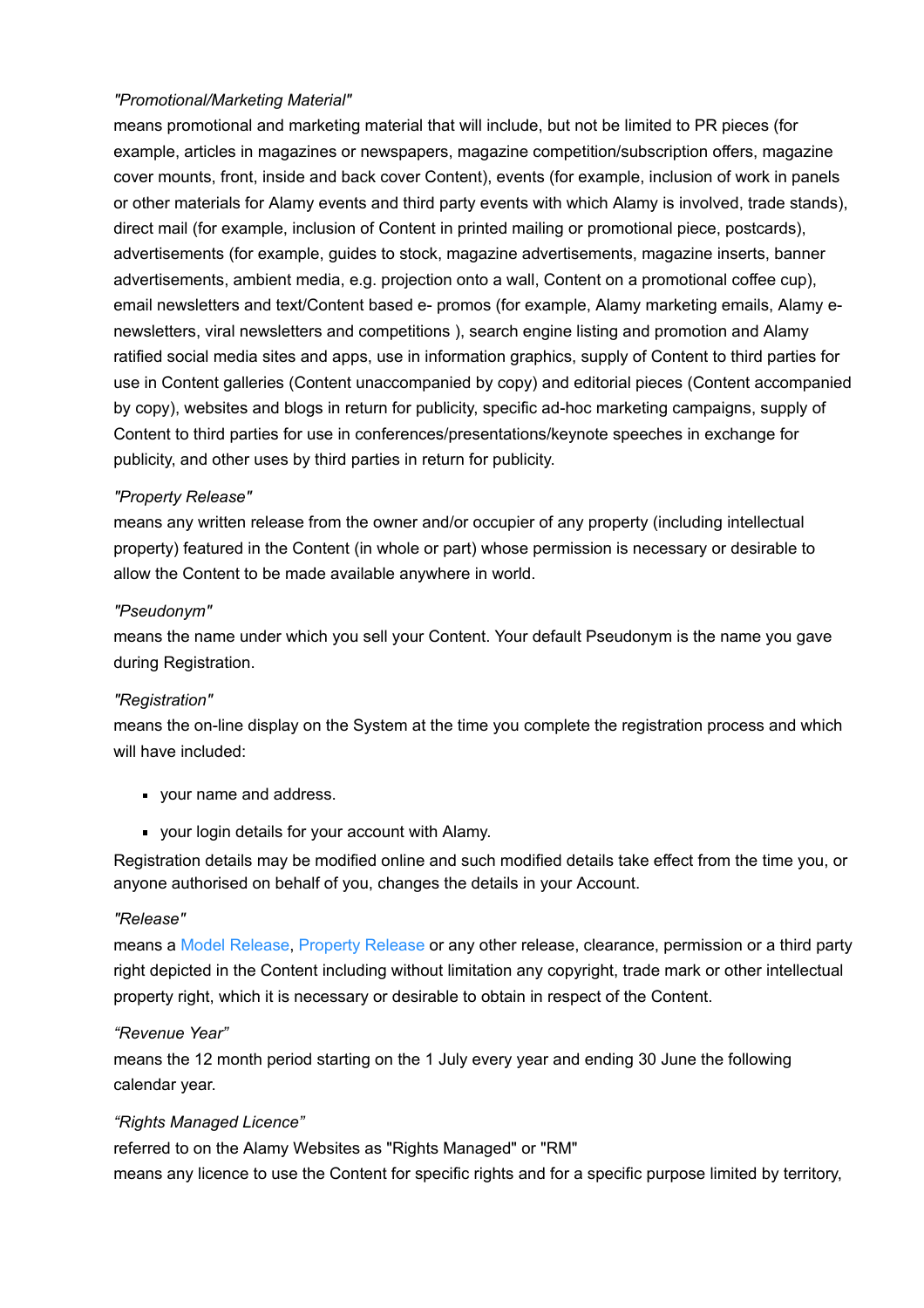licence period, media, industry, print run and any other relevant criteria as deemed appropriate by you or Alamy.

#### <span id="page-22-0"></span>*"Royalty Free Licence"*

referred to on the Alamy Websites as "Royalty Free" or "RF"

means any licence to use the Content for an unlimited number of permitted uses for a one-time fee determined by file size, usage, or other criteria as deemed appropriate by you or Alamy and includes 'Editorial Royalty Free Licences'.

#### *"Novel Use Licence"*

means any licence to use the Content in any way and at any price deemed appropriate by Alamy.

#### <span id="page-22-1"></span>*"Secondary Uses"*

means a use of Content that is not a Primary Use, including without limitation the photocopying, scanning, printing and digital re-use and communication of Content that are part of composite works, like books and magazines, and also licences governing document delivery services, the uses made under educational recording licences and uses made under cable retransmission and also similar international uses of Content remunerated through levy systems etc. For example, a student photocopying a magazine article with Content in it where the License for the Primary Use of the Content was granted by Alamy.

#### *"Storage Fees"*

means the Alamy fee per item of Content per month, or part thereof, levied in advance every month. This fee came into effect on 1 March 2003. These fees apply to the discontinued Alamy Green and Red commission schedules only.

#### *"System"*

means the online system operated by Alamy, including the Alamy Websites and any other internet based system for the licensing of Content which Alamy may operate under the Alamy brand.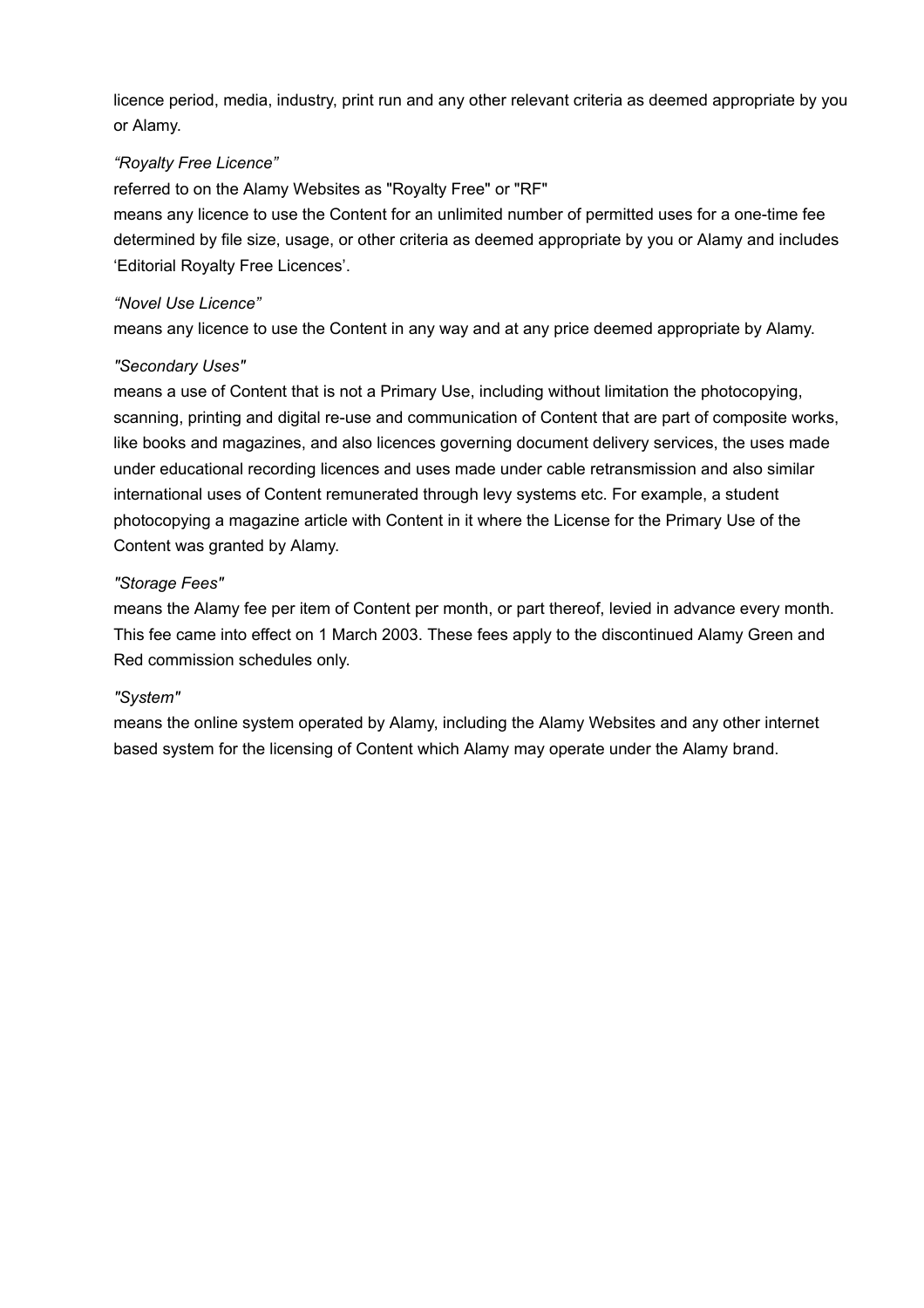View discontinued models  $\blacktriangledown$ 

|                                                                                                | <b>Discontinued models</b>        |                               |                                                                          |                                                                                                 |  |  |  |
|------------------------------------------------------------------------------------------------|-----------------------------------|-------------------------------|--------------------------------------------------------------------------|-------------------------------------------------------------------------------------------------|--|--|--|
| Alamy Commission models,<br>rates, fees and payment                                            | <b>Alamy Red</b><br>(Discontinued | <b>Alamy Green</b>            | <b>Alamy Blue</b><br>(Discontinued<br>17 May 2021)                       |                                                                                                 |  |  |  |
|                                                                                                | 02 May 2002)                      | (Discontinued<br>08 Oct 2006) | <b>Exclusive</b><br>Images                                               | Non-<br>exclusive<br>Images                                                                     |  |  |  |
| <b>Alamy Commission For sales</b><br>through www.alamy.com                                     | 30%                               | 40%                           | 50%                                                                      | 60%                                                                                             |  |  |  |
| <b>Alamy Distribution</b><br><b>Commission</b><br>For sales through our<br><b>Distributors</b> | 70%                               | 70%                           | 70%<br>(30% to<br>to the<br>Distributor)                                 | 70%<br>(30% to<br>Alamy, 40% Alamy, 40%<br>to the<br>Distributor)                               |  |  |  |
| <b>Alamy Novel Use</b><br><b>Commission</b><br>For sales through Novel Use                     | 50%                               | 50%                           | 50%                                                                      | 60%                                                                                             |  |  |  |
| <b>Alamy Footage Commission</b><br>For footage sales                                           | 50%                               | 50%                           | 50%                                                                      | 60%                                                                                             |  |  |  |
| <b>Alamy Affiliate Commission</b>                                                              | 50%                               | 50%                           | 56.5%<br>$(43.5%$ to<br>to Affiliate,<br>3% to<br>affiliate<br>provider) | 65.2%<br>(52.2% to<br>Alamy, 10% Alamy, 10%<br>to Affiliate,<br>3% to<br>affiliate<br>provider) |  |  |  |
| Storage Fee<br>Charge per Content per<br>month                                                 | US \$0.10                         | <b>US \$0.10</b>              | N/A                                                                      | N/A                                                                                             |  |  |  |
| <b>Submission Fee</b><br>Charge per Content<br>submitted                                       | <b>US \$2.00</b>                  | 0                             | N/A                                                                      | N/A                                                                                             |  |  |  |
| Payment frequency - We will pay you monthly, if your Cleared Funds exceed US \$50              |                                   |                               |                                                                          |                                                                                                 |  |  |  |